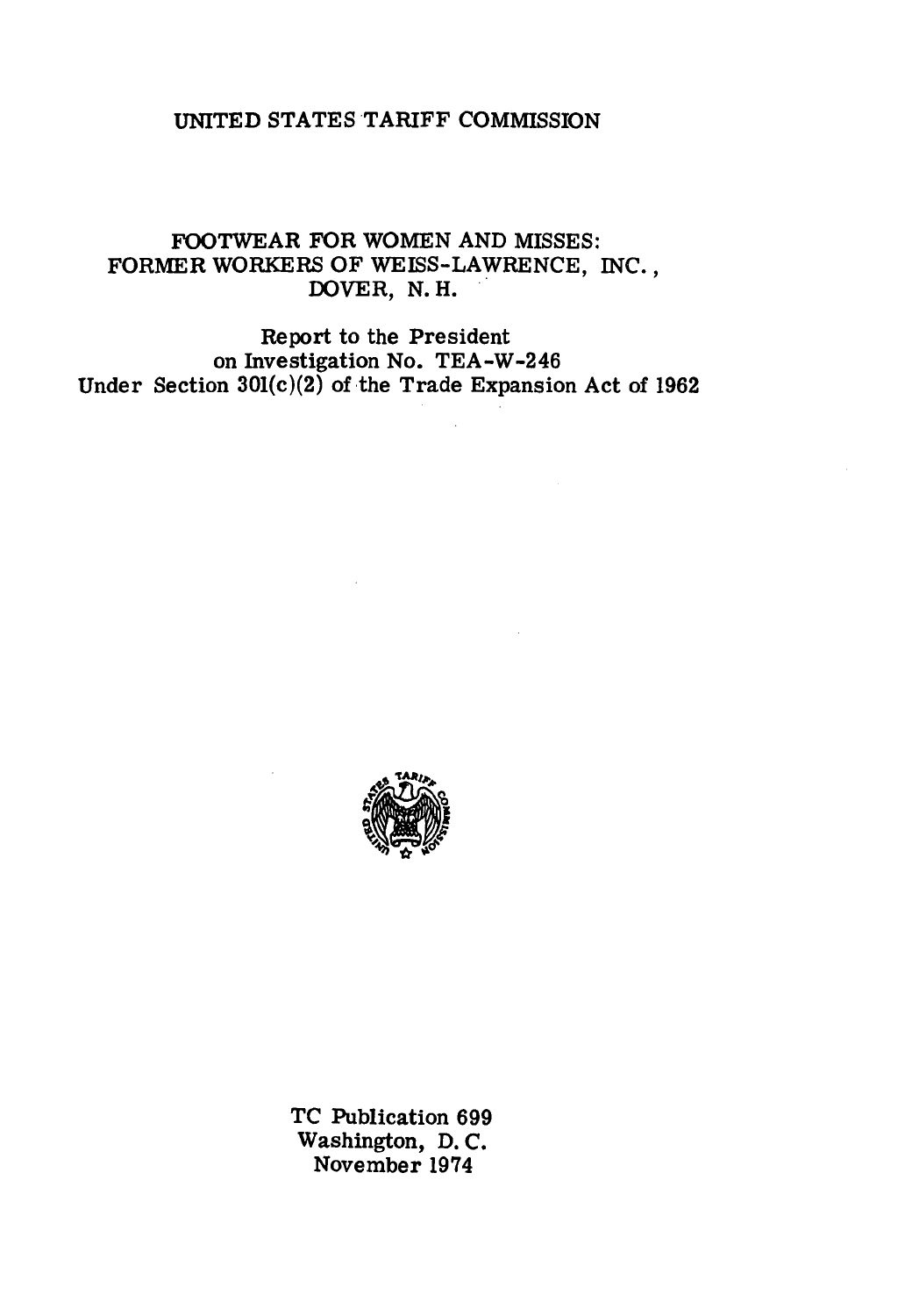# UNITED STATES TARIFF COMMISSION

#### COMMISSIONERS

Catherine Bedell, Chairman Joseph O. Parker, Vice Chairman Will E. Leonard, Jr. George M. Moore Italo H. Ablondi Daniel Minchew

Kenneth R. Mason, Secretary to the Commission

Address all communications to United States Tariff Commission Washington, D. C. 20436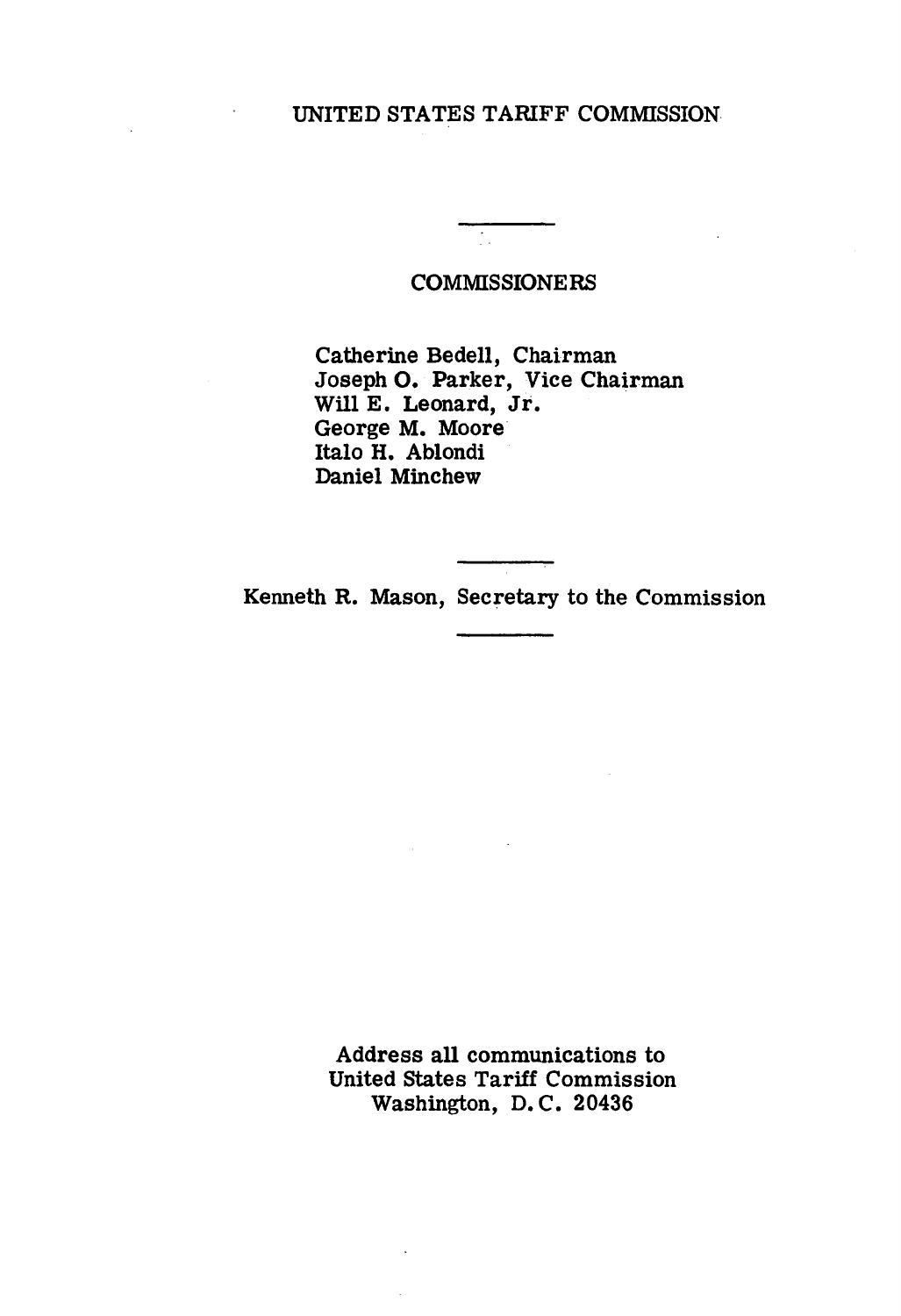# C 0 N T E N T S

Page

|                                                                      | 1              |
|----------------------------------------------------------------------|----------------|
|                                                                      | $\overline{a}$ |
| Views of Chairman Bedell, Vice Chairman Parker, and                  |                |
|                                                                      | $\overline{3}$ |
| Views of Commissioner Minchew--------------------------------        | 6              |
| Dissenting Views of Commissioner Leonard---------------------        | 10             |
|                                                                      |                |
| Information obtained in the investigation:                           |                |
| Description of articles under investigation------------------        | $A-1$          |
| U.S. tariff treatment:                                               |                |
|                                                                      | $A - 4$        |
|                                                                      | $A-5$          |
| U.S. consumption, production, and imports-------------------- A-8    |                |
|                                                                      |                |
| U.S. and foreign wage rates---------------------------------- A-13   |                |
| Data relating to Weiss-Lawrence, Inc.:                               |                |
| Corporate structure, plant, and equipment----------------            | ***            |
|                                                                      | ***            |
|                                                                      |                |
|                                                                      | $***$          |
|                                                                      | ***            |
|                                                                      | ***            |
|                                                                      | $***$          |
| Comments from customers---------------------------------- ***        |                |
| Comments by a company official--------------------------             | ***            |
| Comments by former workers of Weiss-Lawrence, Inc--------            | $***$          |
| Appendix A. Statistical tables--------------------------------- A-39 |                |
| Appendix B. Newspaper articles relating to Weiss-Lawrence,           |                |
| $--- A-45$                                                           |                |
| Appendix C. Arrangements submitted for confirmation by the           |                |
| bankruptcy court under chapter XI------------------------------      | $***$          |
|                                                                      |                |

# Figures

| 1. U.S. consumption, production, and imports of women's non-                                                                     |  |
|----------------------------------------------------------------------------------------------------------------------------------|--|
| 2. Weiss-Lawrence, Inc.: Production of footwear, fiscal<br>years ended Aug. 31, 1967-74-------------------------------- A-10     |  |
| 3. Weiss-Lawrence, Inc.: Average number of production workers<br>and total hours worked, 1970-74---------------------------- *** |  |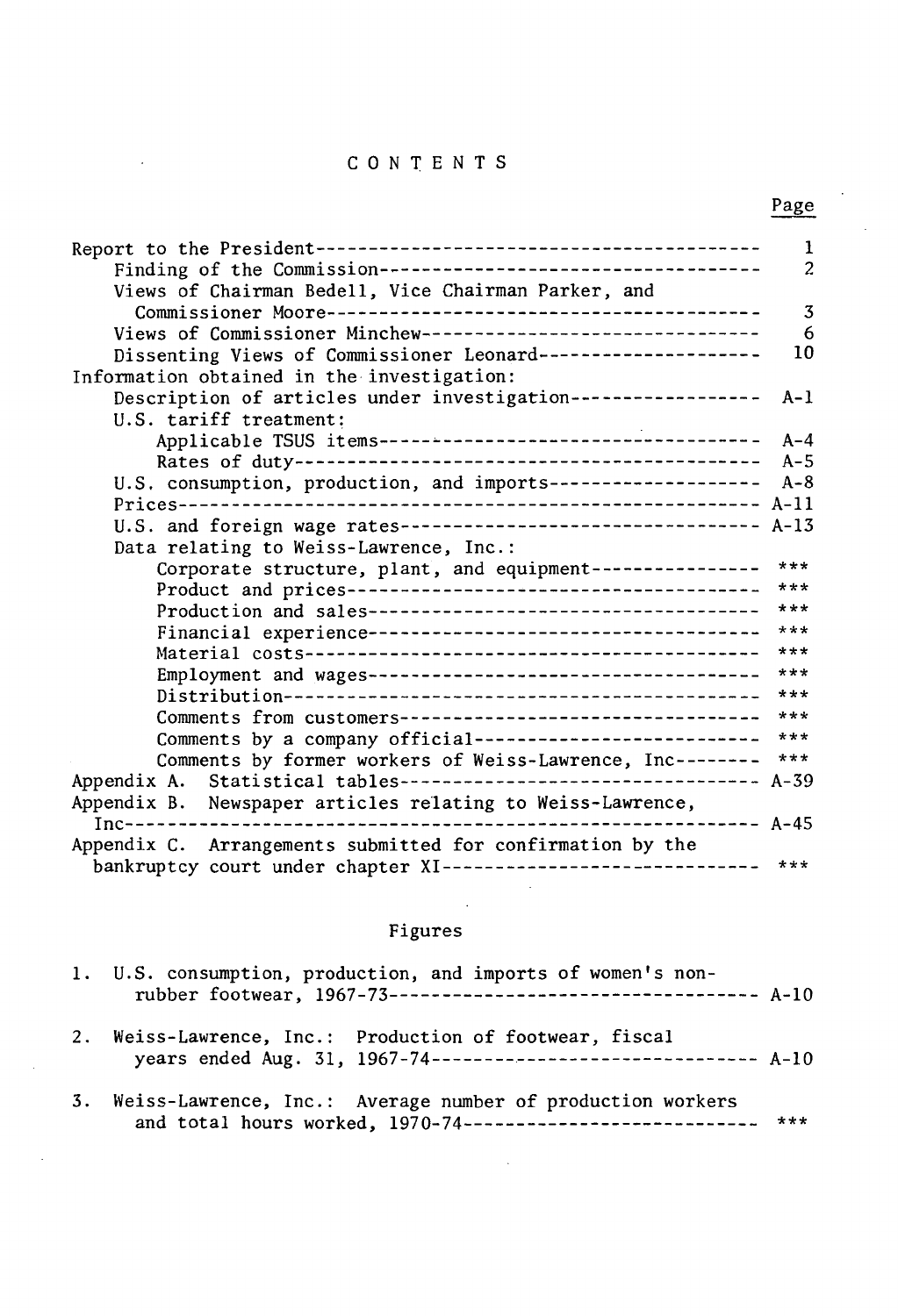#### **CONTENTS**

#### Appendix Tables

|    | 1. U.S. rates of duty applicable to women's and misses' foot-<br>wear of the types provided for in specified TSUS items,<br>July 1, 1934, and GATT concessions to Jan. 1, 1972-------- A-40                                                         |  |
|----|-----------------------------------------------------------------------------------------------------------------------------------------------------------------------------------------------------------------------------------------------------|--|
| 2. | Women's and misses' leather footwear made by the turn or<br>turned process (item 700.20): U.S. rates of duty and<br>imports for consumption, 1939, 1946, 1955-73, January-<br>June 1973, and January-June 1974-------------------------- A-41       |  |
| 3. | Women's or misses' leather footwear made principally by<br>the cement process (items 700.43 and 700.45): U.S. rates<br>of duty and imports for consumption, specified years 1939<br>to 1973, January-June 1973, and January-June 1974--------- A-42 |  |
| 4. | Women's and misses' footwear with supported-vinyl uppers<br>(TSUS item 700.55): U.S. rates of duty and imports for<br>consumption, 1966-73, January-June 1973, and January-                                                                         |  |
|    | 5. Nonrubber footwear for women and misses: U.S. imports, by                                                                                                                                                                                        |  |

selected TSUS items, 1968-73, January-June 1973, and January-June 1974----------------------------------------- A-44

Note.--The whole of the Commission's report to the President may not be made public since it contains certain information that would result in the disclosure of the operations of an individual concern. This published report is the same as the report to the President, except that the above-mentioned information has been omitted. Such omissions are indicated by asterisks.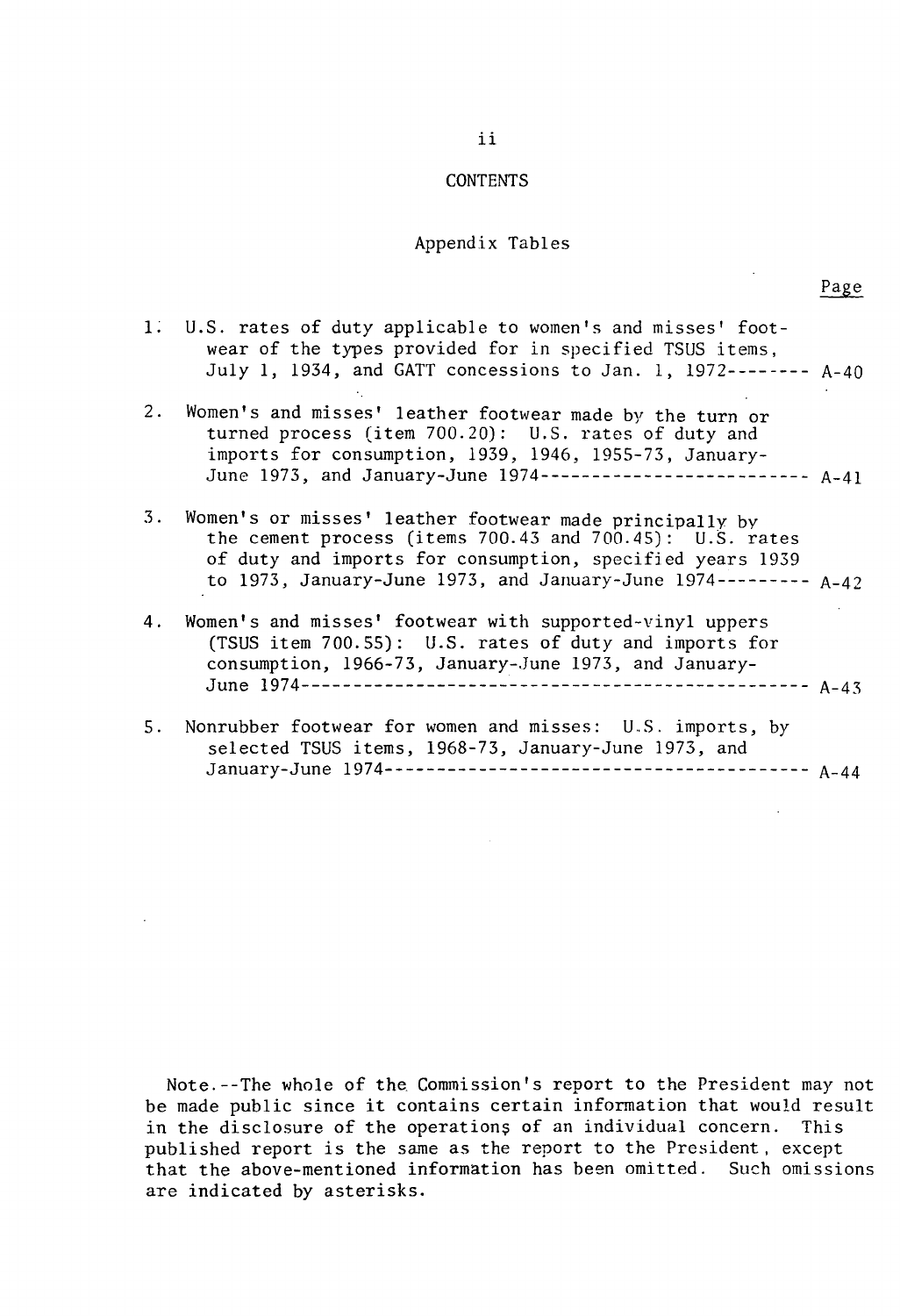#### REPORT TO THE PRESIDENT

U.S. Tariff Commission, November 8; 1974.

To the President:

In accordance with section 301 of the Trade Expansion Act of 1962 (TEA)(l9 U.S.C. 1901), the U.S. Tariff Commission herein reports the results of investigation No. TEA-W-246 made under section  $301(c)(2)$ of the act to determine whether, as a result in major part of concessions granted under trade agreements, articles like or directly competitive with footwear for women, misses, and children (of the types provided for in items 700.45 and 700.55 of the Tariff Schedules of the United States (TSUS)) produced by Weiss-Lawrence, Inc., Dover, N.H., are being imported into the United States in such increased quantities as to cause, or threaten to cause, the unemployment or underemployment of a significant number or proportion of the workers of such firm or an appropriate subdivision thereof.

The investigation was instituted on September 13, 1974, on the basis of a petition for adjustment assistance filed on behalf of the former workers of Weiss-Lawrence, Inc. The petition was received on September 9, 1974.

Notice of the investigation was published in the Federal Register (39 F.R. 33752) on September 19, 1974. No public hearing was requested, and none was held.

The information in this report was obtained principally from the petitioners, the officials and customers of Weiss-Lawrence, Inc., official Government statistics, and the Commission's files.

1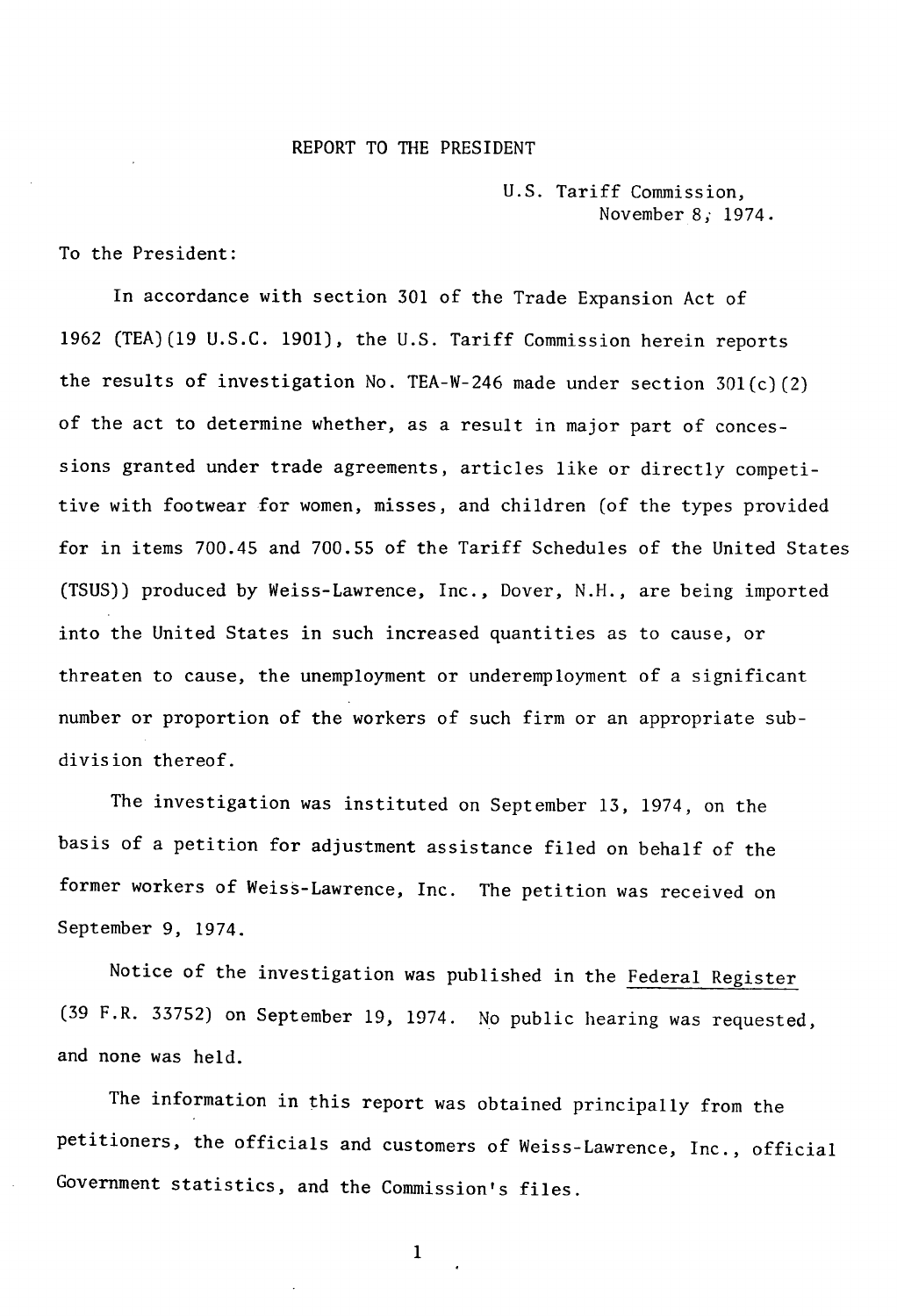#### Finding of the Commission

On the basis of its investigation, the Commission finds (Commissioners Leonard and Ablondi dissenting) that articles like or directly competitive with footwear for women, misses, and children (of the types provided for in items 700.45 and 700.55 of the Tariff Schedules of the United States) produced by Weiss-Lawrence, Inc., Dover, N.H., are, as a result in major part of concessions granted under trade agreements, being imported into the United States in such increased quantities as to cause the unemployment or underemployment of a significant number or proportion of the workers of such firm or an appropriate subdivision thereof.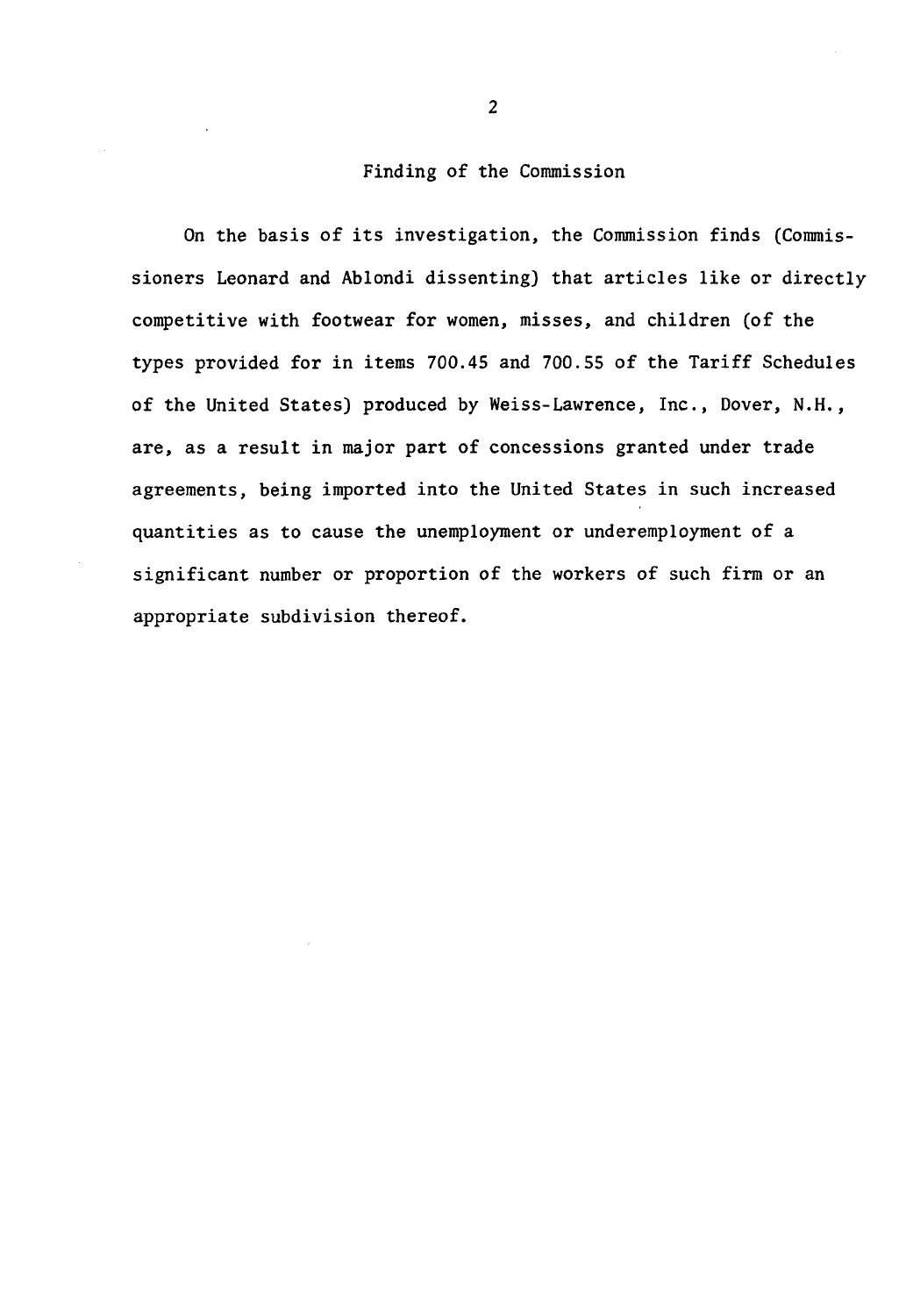#### Views of Chairman Bedell, Vice Chairman Parker, and Commissioner Moore

This investigation was made in response to a petition filed on behalf of the former workers of Weiss-Lawrence, Inc., Dover, N.H., for a determination of the their eligibility to apply for adjustment assistance under section 30l(a)(2) of the Trade Expansion Act of 1962 (TEA). Weiss-Lawrence ceased production of footwear in its two Dover plants in August 1974. The petitioning workers produced women's and misses' casual shoes. These shoes were constructed by the cement process, mostly with leather uppers, and they retailed from about \$8 to \$16 a pair.

As we have stated in previous cases, the Commission, in order to make an affirmative determination under section  $301(c)(2)$  of the TEA must find that the following four criteria are met:

- (1) Articles like or directly competitive with those produced by the workers' firm are being imported in increased quantities;
- (2) The increased imports are a result in major part of concessions granted under trade agreements;
- (3) A significant number or proportion of the firm's workers are unemployed or underemployed, or threatened with unemployment or underemployment; and
- (4) The increased imports resulting from tradeagreement concessions are the major factor in causing or threatening to cause the unemployment or underemployment of the workers.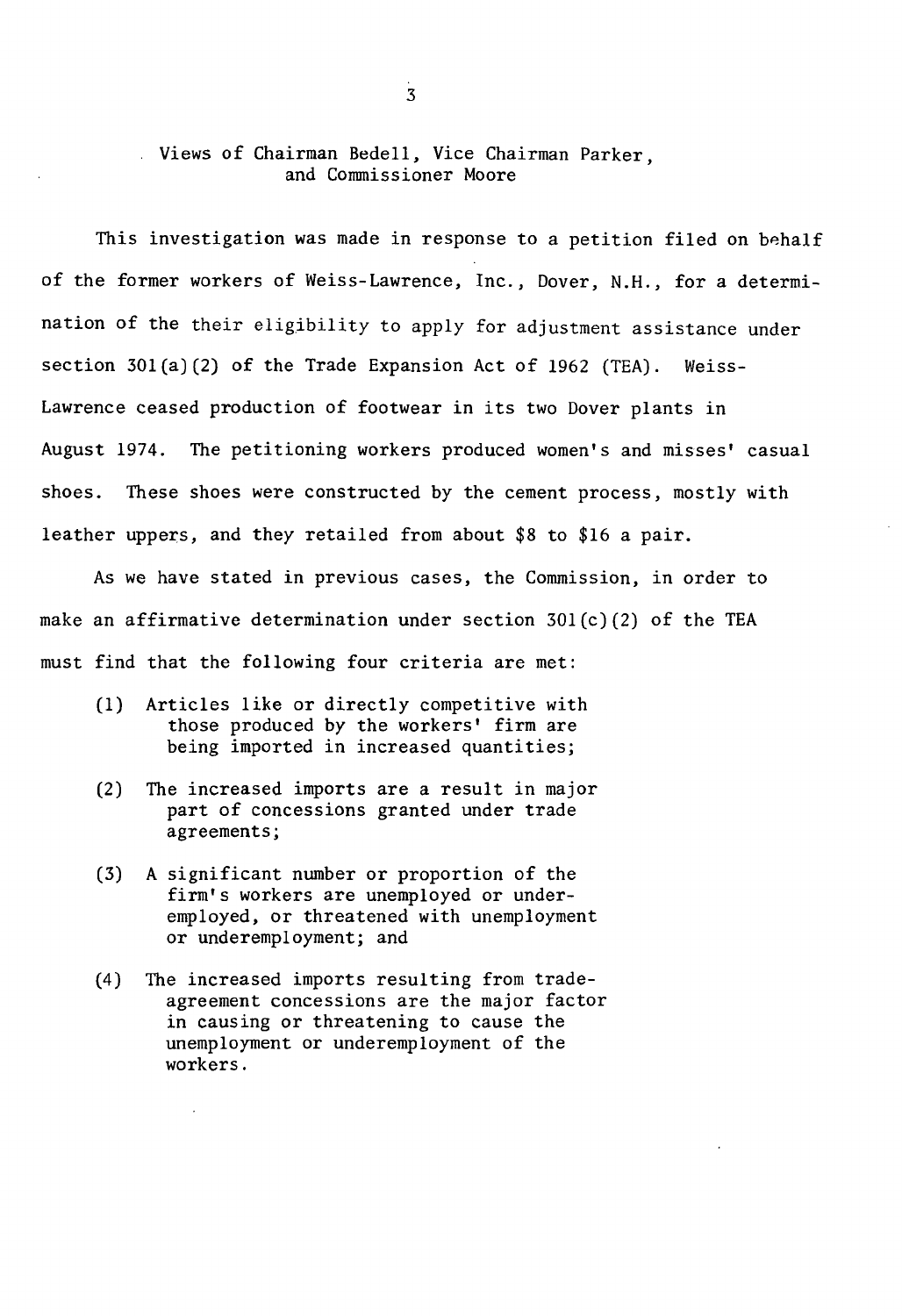Our judgment is that each of the four criteria listed above has been met; hence we have made an affirmative determination. Our determination is based on the following considerations.

Imports have increased and are a result in major part of tradeagreement concessions.--U.S. imports of nonrubber footwear for women and misses increased from 133 million pairs in 1968 to 212 million pairs in 1973. The share of U.S. consumption accounted for by such imports increased from 29 percent to 53 percent during the same period.

The great bulk of the footwear produced by Weiss~Lawrence, if importe, would be dutiable under TSUS item 700.45, which provides for leather footwear with a foreign. (export) value of over \$2.50 a pair. Imports entered under this item have more than tripled during the period 1968-73, increasing from about 20 million pairs in 1968 to about 69 million pairs in 1973. As a result of concessions granted in the Kennedy Round of trade negotiations, the rate of duty for TSUS item 700.45 was reduced by SO percent during 1968-72, from 20 percent ad valorem in 1967 to 10 percent ad valorem in 1972. Thus the substantial increase in imports of footwear most like that produced by Weiss-Lawrence coincided with the relevant trade-agreement concessions.

The workers are unemployed.--Weiss-Lawrence ceased operations on August 23, 1974, and the workers employed at that time were laid off.

Imports are the major factor causing the unemployment.--The increase in concession-generated imports of footwear like or directly competitive with that produced by Weiss-Lawrence caused a marked decline in the

4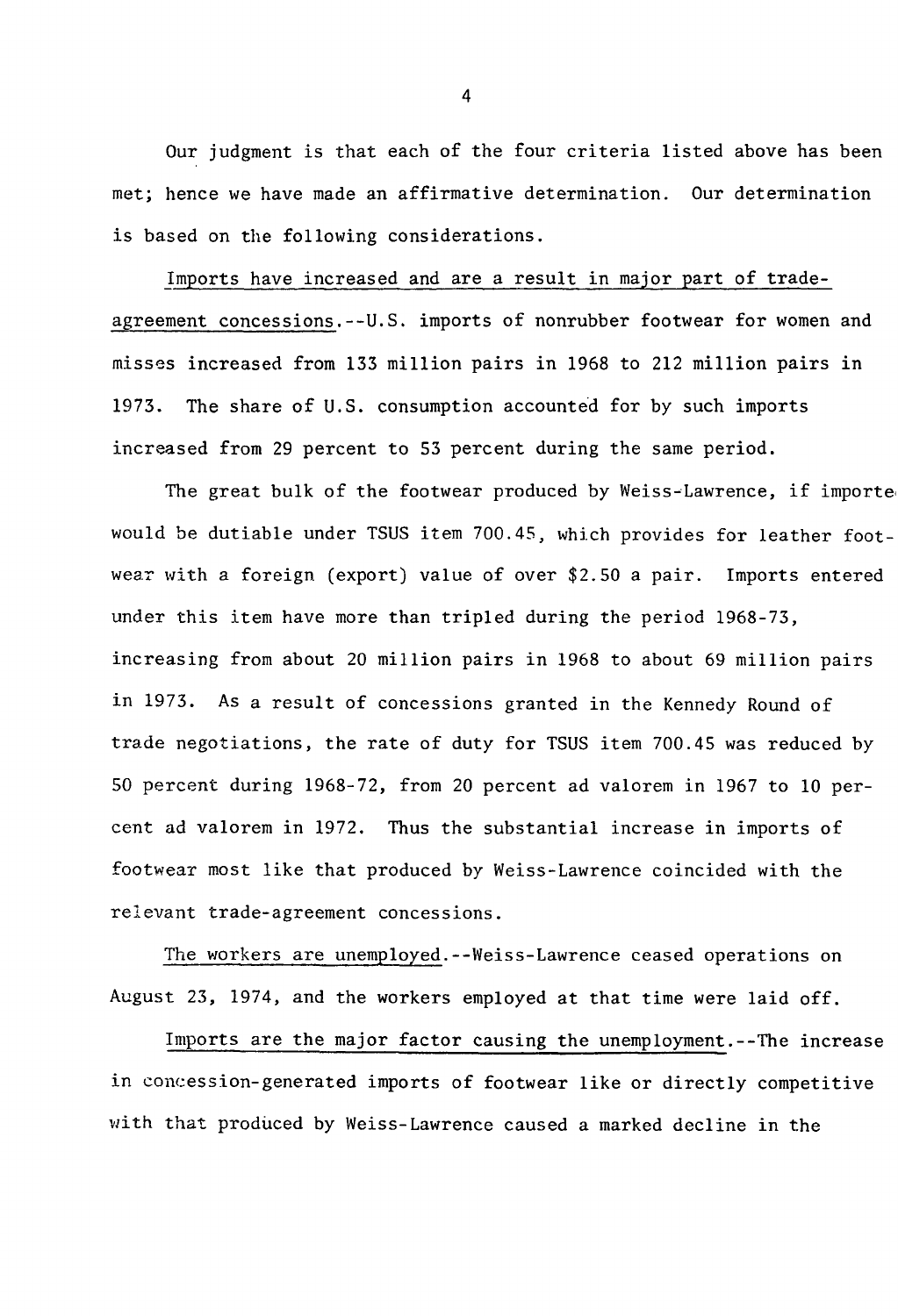firm's shipments in recent years, culminating in the decision to lay off . its workers and terminate production in August 1974. The value of women's and misses' footwear produced by the firm dropped from fiscal 1970 to  $* * * in f is 1974$ . \* \* \*  $\sin$ 

After making small profits in fiscal 1971 and fiscal 1972, Weiss-Lawrence sustained-a substantial loss in 1973, and an even larger loss in 1974. The firm's principal customers, accounting for about three-fourths of its total sales, advised the Commission that they increasingly turned to foreign sources for their requirements because of the price advantage offered by imported shoes.

Conclusion.--We conclude that, as a result in major part of concessions granted under trade agreements, articles like or directly competitive with those produced by the workers of Weiss-Lawrence, Inc., are being imported into the United States in such increased quantities as to cause the unemployment of a significant number of the workers of such firm and such workers have, therefore, met the statutory requirements for eligibility to apply for adjustment assistance as authorized by the Trade Expansion Act of 1962.

5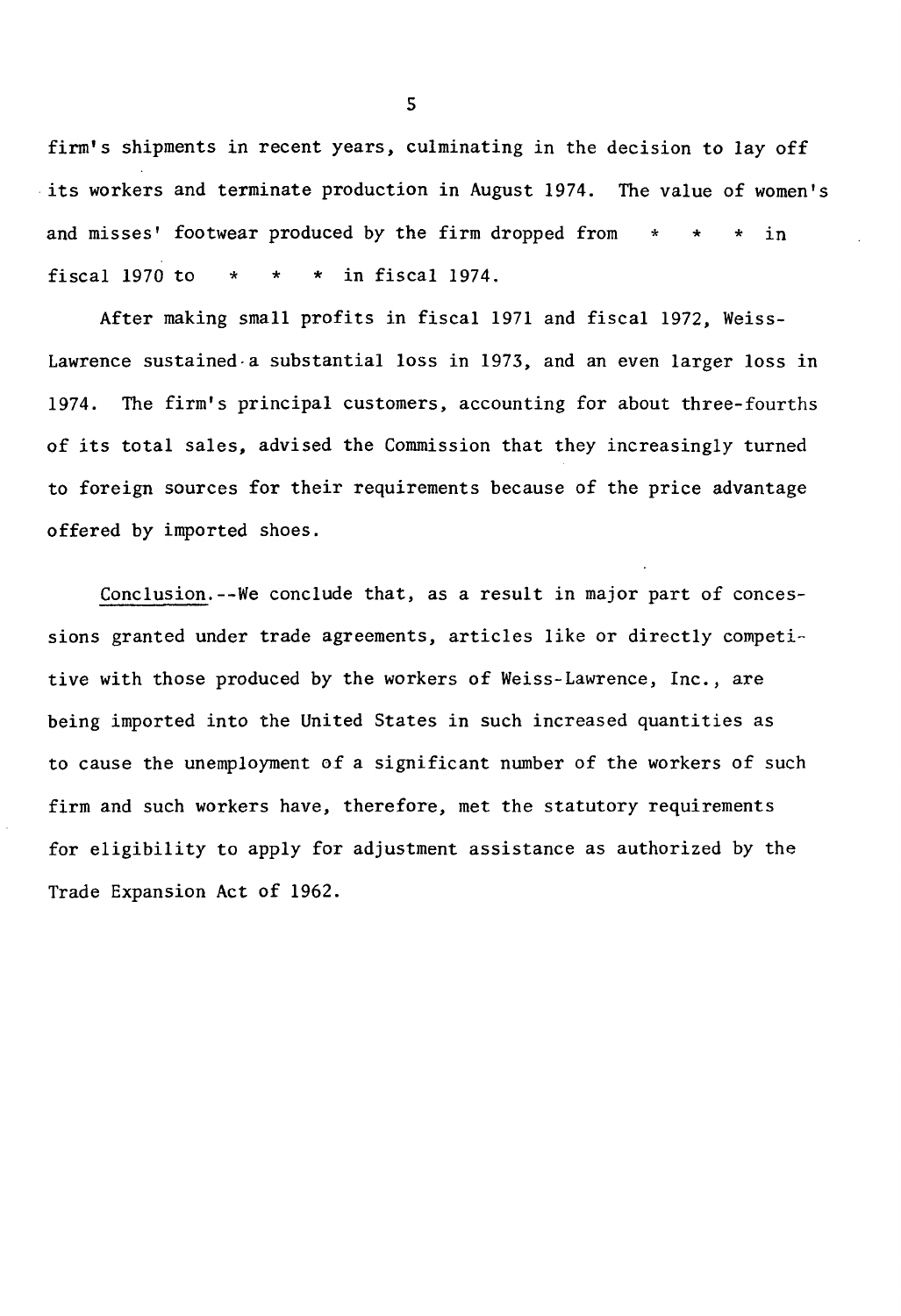#### Views of Commissioner Minchew

In response to the petition filed on behalf of the former workers of Weiss-Lawrence, Inc. (a bankrupt former manufacturer of women's and misses' casual footwear), Dover, N.H., for a determination of their eligibility to apply for adjustment assistance under section  $301(c)(2)$ of the Trade Expansion Act of 1962 (TEA), I have concluded that the statutory requirements set forth in section 30l(c) of that act are met and, accordingly, I have made an affirmative determination.

The TEA sections  $301(c)(2)$  and  $(3)$  state that--

(2) In the case of a petition by a group of workers for a determination of eligibility to apply for adjustment assistance under chapter 3, the Tariff Commission shall promptly make an investigation to determine whether, as a result in major part of concessions granted under trade agreements, an article like or directly competitive with an article produced by such workers' firm, or an appropriate subdivision thereof, is being imported into the United States in such increased quantities as to cause, or threaten to cause, unemployment or underemployment of a significant number or proportion of the workers of such firm or subdivision.

(3) For purposes of paragraph ... (2), increased imports shall be considered to cause, or threaten to cause, serious injury to a firm or unemployment or underemployment, as the case may be, when the Tariff Commission finds that such increased imports have been the major factor in causing, or threatening to cause, such injury or unemployment or underemployment.

The relevant facts are as follows:

- (1) A petition was received by the Commission on September *9,*  1974, on behalf of the workers.
- (2) The Commission instituted an investigation on September 13, 1974.
- (3) The investigation indicated that the imported articles most nearly like those produced by the workers' firm (i.e., women's and misses' casual leather footwear) are entered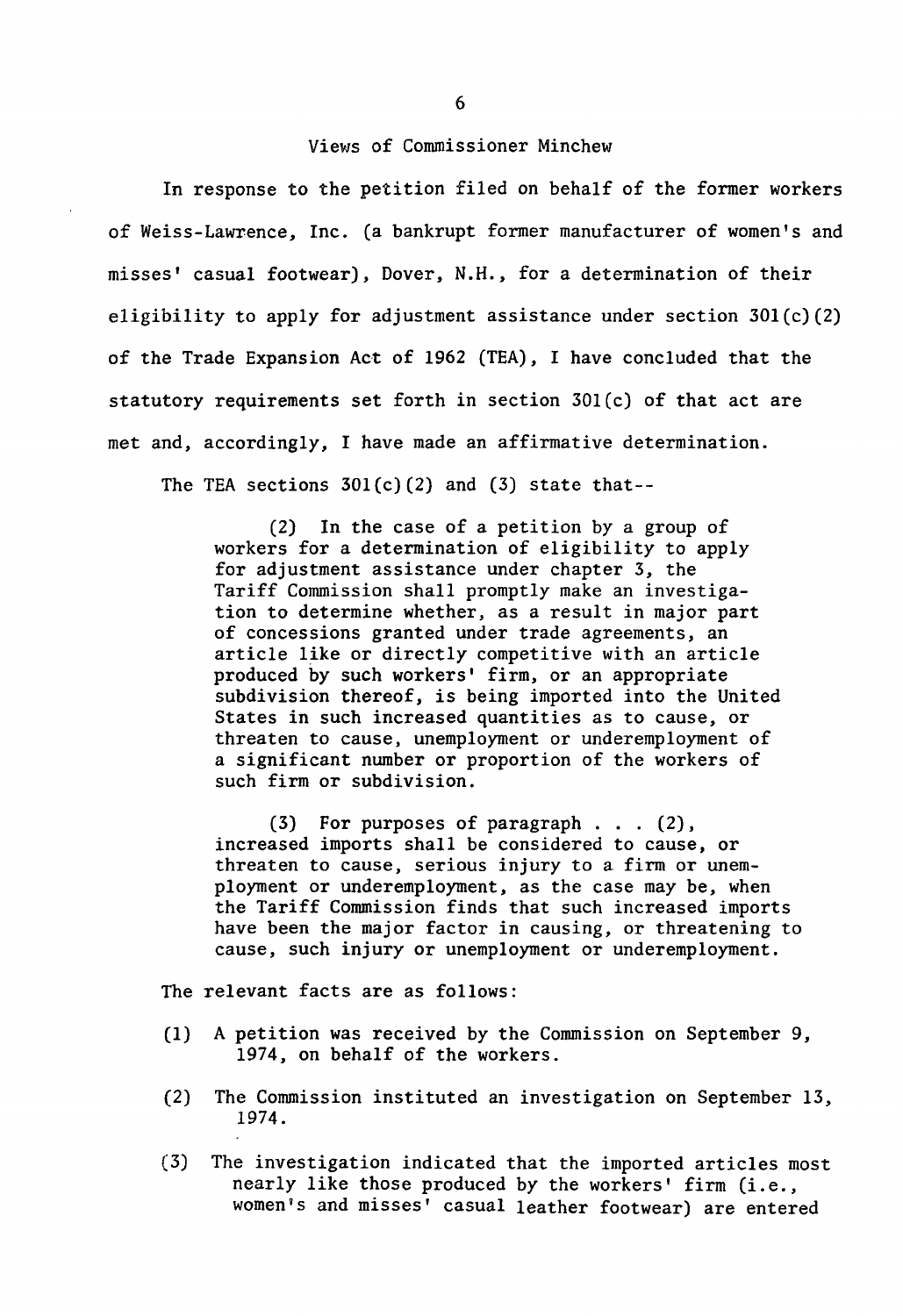under TSUS item 700.45, and imports of these articles increased from 20 million pairs in 1968 to 69 million pairs in 1973.

- (4) The investigation established that a five-stage trade-agreement tariff reduction for TSUS item 700.45 took place between 1968 and 1972 (i.e., the concessions negotiated in the Kennedy Round of multilateral tariff bargaining), reducing the tariff applicable to imports entered under TSUS item 700.45 from a rate of 20 percent ad valorem to a rate of 10 percent ad valorem over the 5-year period.
- (5) The investigation showed that in the 5 years preceding the initial concession in 1968, imports entered under TSUS item 700.45 increased 26 million pairs over the quantity entered in 1962, and in the 5 years following the initial concession, imports increased by 49 million pairs- over the quantity entered in 1968.
- (6) The investigation showed that in the 5 years preceding the initial concession in 1968, domestic shipments of all women's and misses' nonrubber footwear decreased 39 million pairs from the quantity entered in 1962, and in the  $5$  years following the initial concession in 1968, such shipments decreased by 132 million pairs.
- (7) The investigation indicated that while Weiss~Lawrence's management and styling may not have been perfect, customers turned to imports rather than other domestically made footwear to replace articles formerly bought from the workers' firm.
- (8) The investigation established that the workers' firm filed a bankruptcy petition in December 1973 and'ceased operations completely in August 1974, resulting in the unemployment of all workers.

In my judgment, each .investigation presents two types of facts, which I will term the "straightforward" and the !'inferential." The straightforward facts are clearly evident in terms of the statute, and the inferential facts are established by the interrelationships of various factors, causes, and elements as they impinge on the facts to bring about the results evident in the investigation. In order that a standard of sufficient quality be maintained, an inferential fact will have to be more than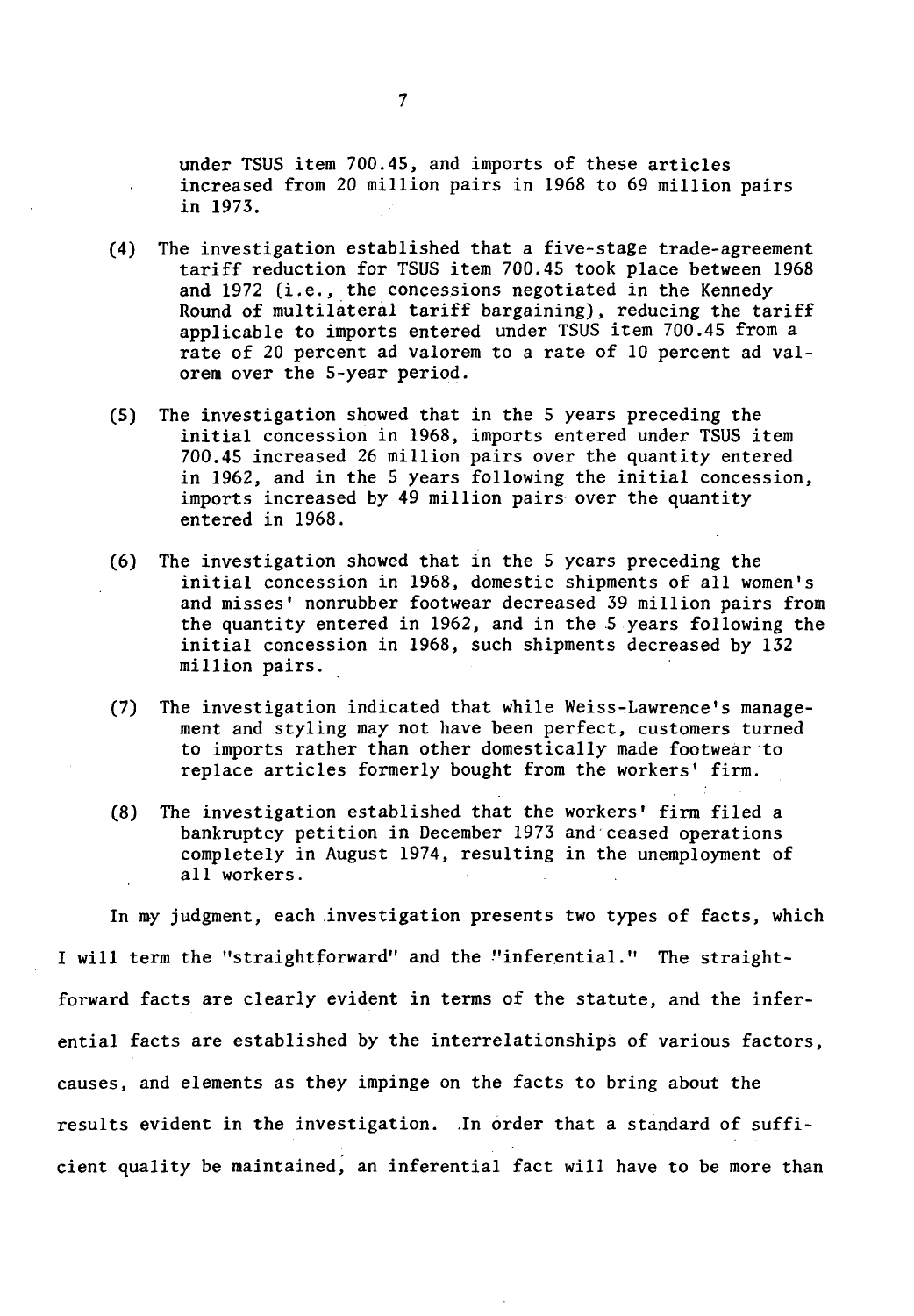merely coincident. This approach gives the opportunity of developing inferential facts, thus giving the degree of flexibility of judgment that in my opinion the Congress intended in framing the language of the statute, and at the same time establishes a predictable standard against which petitions must be judged.

Applying the above standard to this case, I feel that all parts of the statute are met by straightforward facts, with two exceptions. Clearly, imports of footwear like or directly competitive with the footwear produced by the workers' firm are being imported in increased quantities. It is also quite evident that a significant number or proportion of the workers are unemployed. By my inferential test I conelude that the other requirements of the statute are met because they are supported by facts other than merely coincident. 1/ First, the "as a result in major part" phrase is met in my opinion because of the apparent causal relationship between the fact of the concession followed by increased imports followed by drastic reductions in domestic shipments of similar products (items 4, 5, and 6 above). Second, the "that increased imports have been the major factor" phrase is established inferentially from the fact that when major customers turned to alternate suppliers, they substituted imported footwear rather than footwear of other domestic firms whose styling and management might have been better than that of Weiss-Lawrence (items 7 and 8 above).

8

<sup>1/</sup> However,. I can imagine other cases where facts which are straightforward in this case might have to be determined inferentially, and vice versa.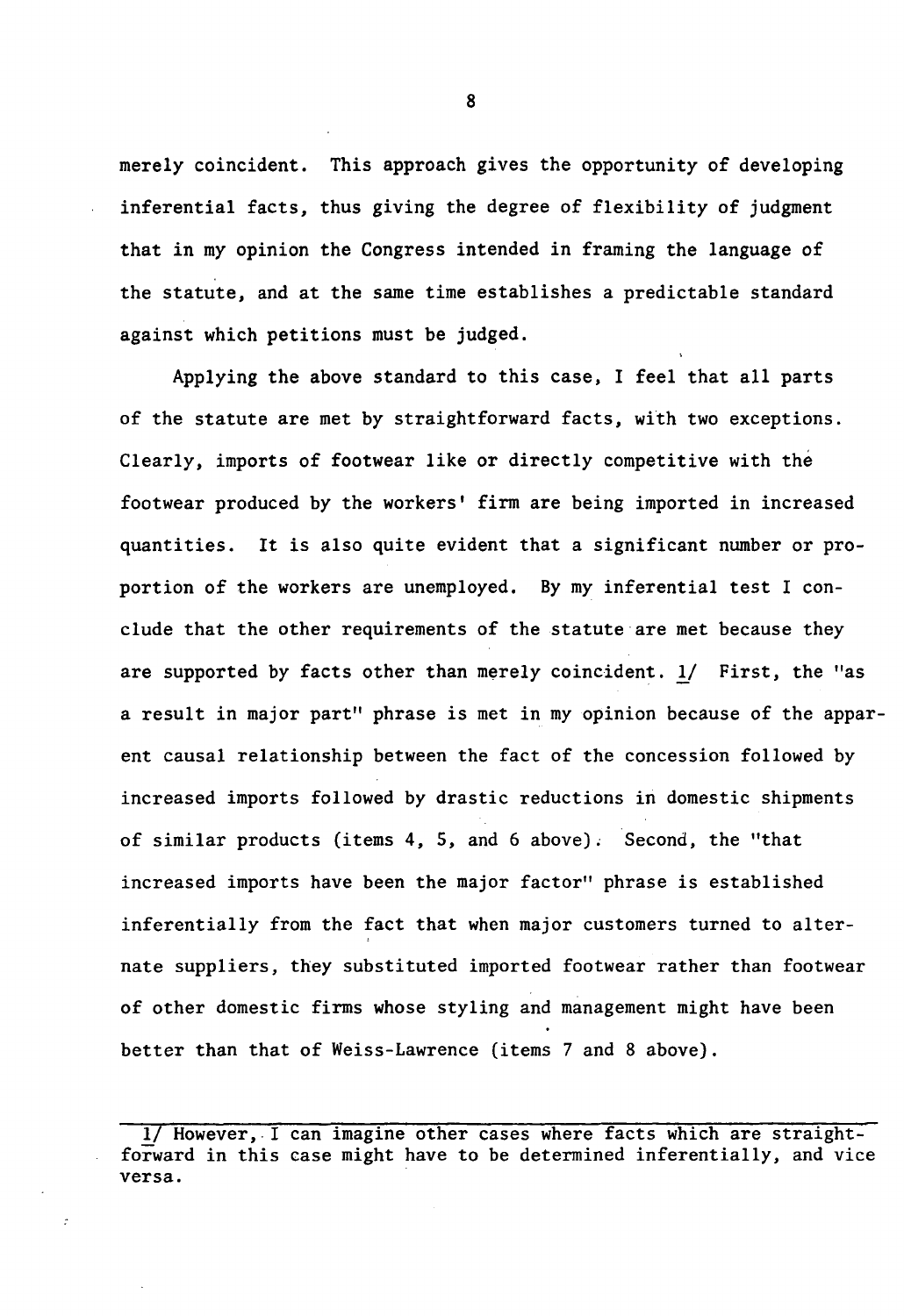On the basis of the foregoing considerations, I have concluded that the statutory requirements are met for an affirmative determination in this case.

 $\cdot$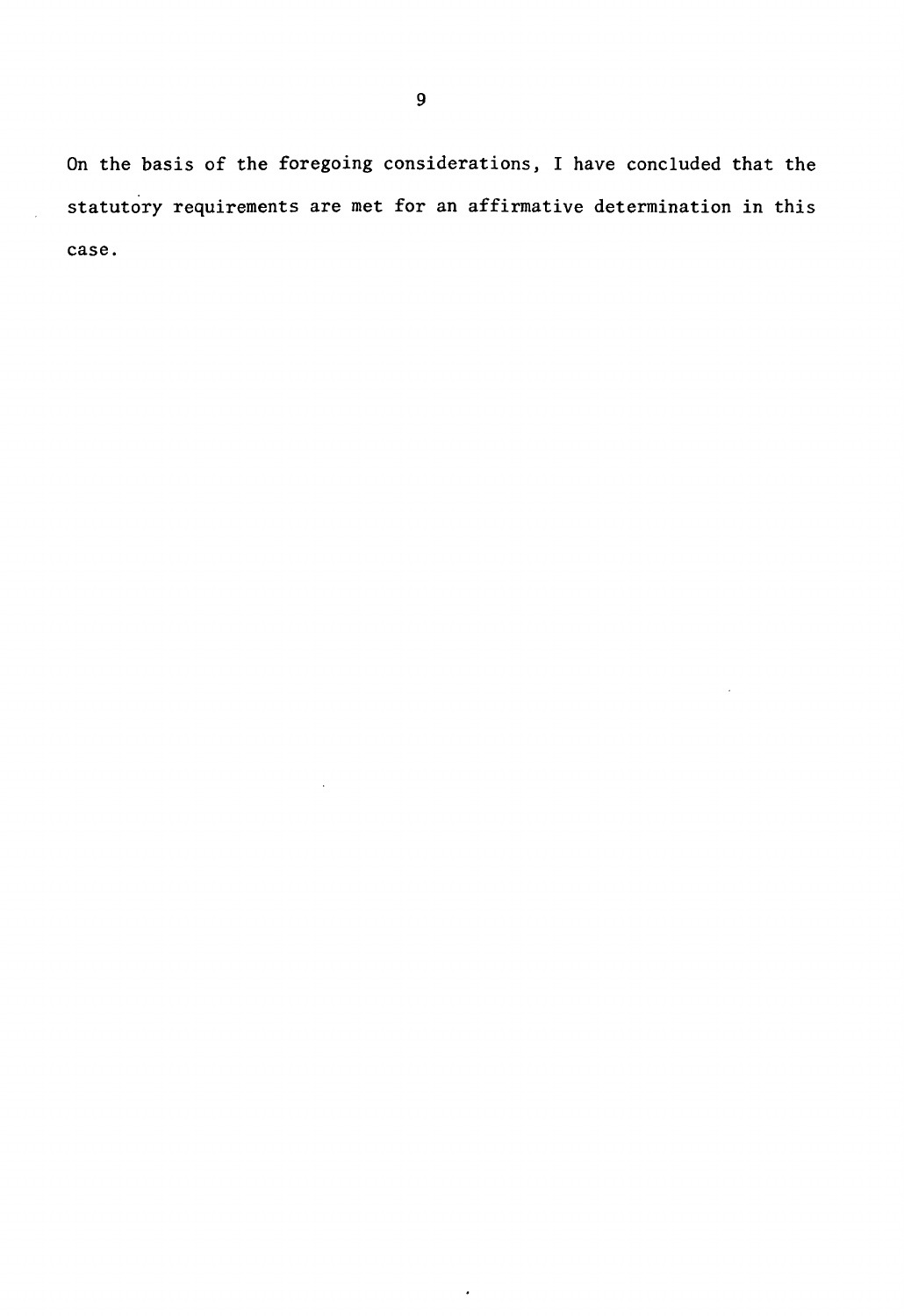Dissenting Views of Commissioner Leonard !/

My determination in the instant case is negative because one of the statutory criteria has not been met, i.e., that the increase in imports of footwear for women, misses, and children like or directly competitive with that produced by Weiss-Lawrence, *Inc.,* Dover, N.H., is the result in major part of concessions granted under trade agreements. My reasoning in support of this determination is set forth in a statement of my views in an earlier Commission investigation under the Trade Expansion Act. 2/

1/ Commissioner Ablondi concurs in the result.  $\overline{2}$ / Nonrubber Footwear: Report to the President on Investigation No. TEA-I-18 .. *. ,* TC Publication *359,* 1971, pp. 31-47.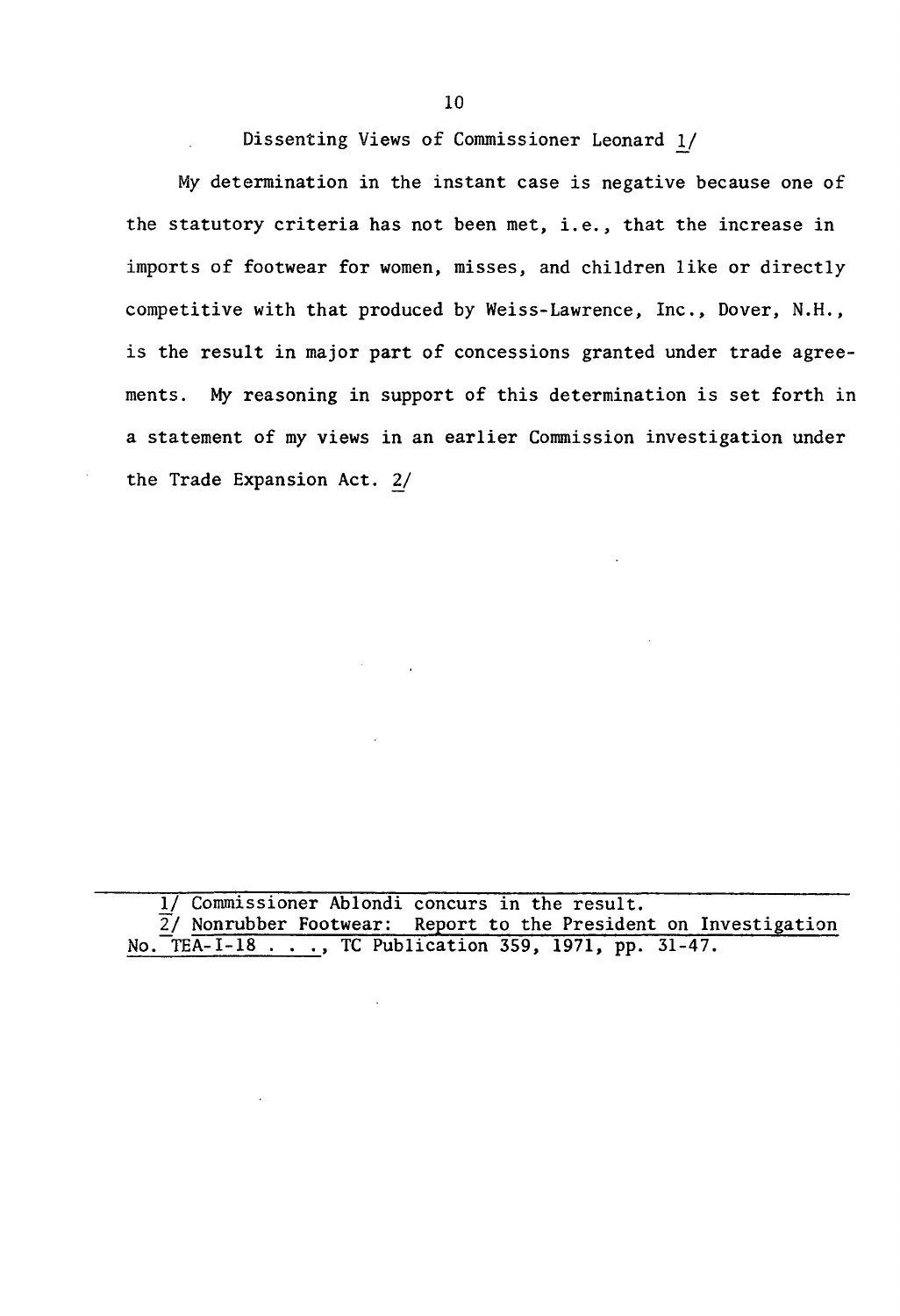# INFORMATION OBTAINED IN THE INVESTIGATION Description of Articles Under Investigation

The output of Weiss-Lawrence, Inc., of Dover, N.H., prior to cessation of operations on August 23, 1974, consisted of women's and misses' 1/ casual shoes. (At one time the firm produced children's shoes, but such production was terminated in 1964.) The great bulk of these shoes had uppers of leather; a very small part had uppers of manmade materials or a combination of leather and manmade material. The soles were made of crepe (rubber) or composition material; the heels, of crepe or plastics. The shoes were constructed by the cement process, in which the outsole is attached to the upper *by* an adhesive without sewing. The retail price range of Weiss-Lawrence shoes gradually increased during 1970-74 from \$8 to \$12 per pair to \$12 to \$16 per pair.

In general, the principal features of women's and misses' shoes that determine the occasion or activity for which a particular pair is suitable--and thus the trade designations such as "casual" or "dress"-are the cut of the uppers, the style and height of the heels, the material used for the uppers, the kind of ornamentation, and the material and construction of the soles. In commercial usage, however, these descriptive terms for footwear may have various meanings. Some of them are specifically defined for tariff purposes in the headnotes (including the statistical headnotes) to part 1, subpart A of schedule 7 of the Tariff Schedules of the United States Annotated (TSUSA).

A-1

<sup>1/</sup> In this report, as in the Tariff Schedules of the United States the terms "women's" and "misses''' are used to differentiate size ' categories of footwear, not age of wearer, as follows: "Women's" refers to U.S. women's sizes 4 and larger, and "misses'" refers to U.S. misses' sizes 12-1/2 and larger but not as large as U.S. women's size 4.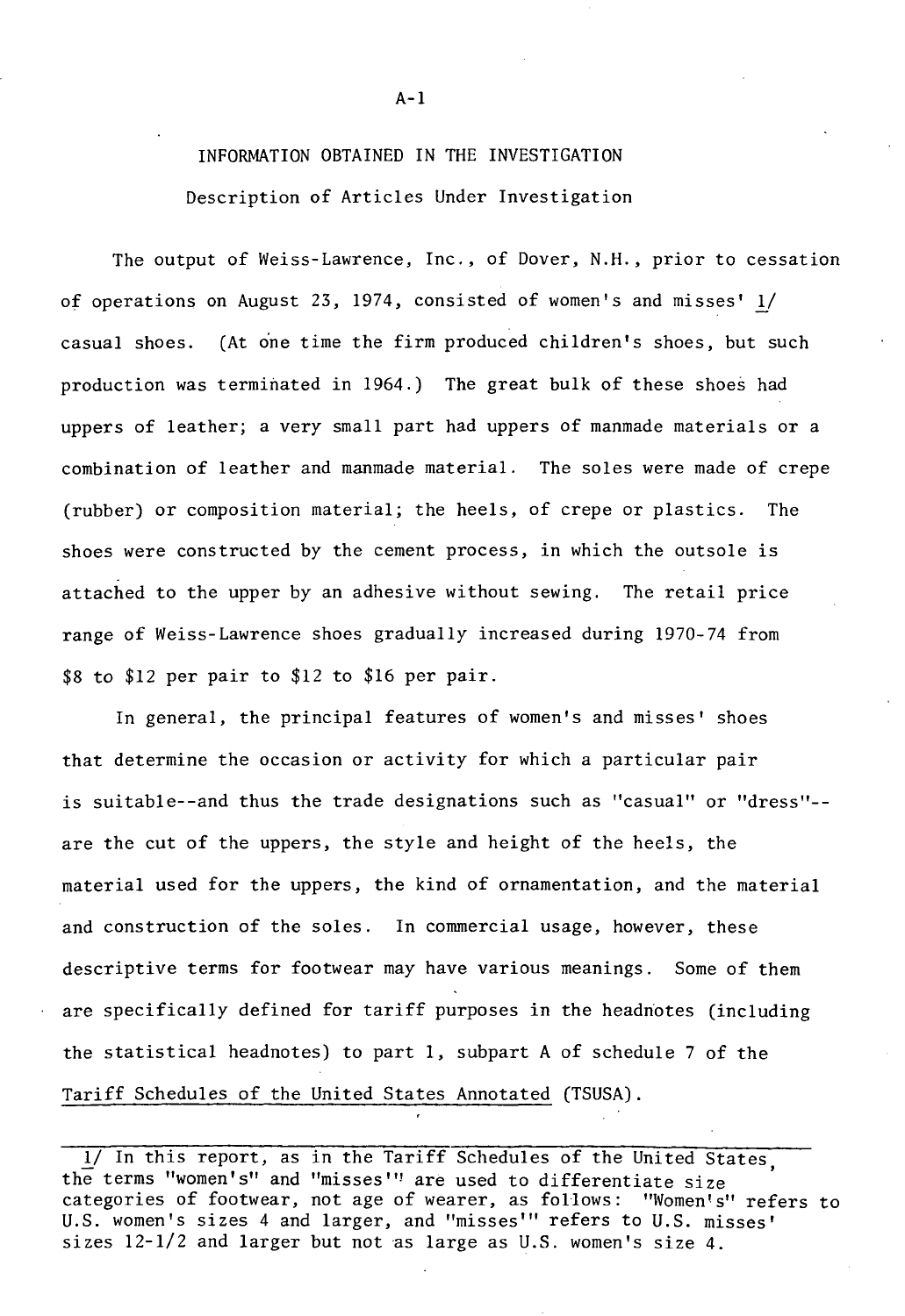The distinction between women's and misses' casual and dress shoes has diminished. Women today wear shoes suitable to their lifestyles, and footwear has become the most important fashion accessory. As changes have occurred in dress lengths and as trousers and other casual attire have become increasingly acceptable for almost every occasion, footwear styles have changed accordingly. In the 1970's, footwear styles with 1-inch soles and even higher platforms became popular. A variety of materials--crepe rubber, "marshmallow" (pliable synthetic), leather combinations, and various plastics--were used to make soles, concealed platforms, and wedges. Some bottom assemblies were even colored, painted or sculptured. During 1970-72, such platform styles dominated most women's and misses' footwear. In 1973, platforms became less extreme, but, although that trend has continued into 1974, bottoms continue to be a key interest in shoe design. Women's and misses' footwear for casual wear includes certain sandals, espadrilles, indoor-outdoor slippers, clogs, oxfords, desert boots, moccasins, and sneakers.

It is estimated that about 50 percent of the women's and misses' non rubber shoes produced in the United States in 1973 had leather uppers, co pared with nearly 70 percent in 1970. The American Footwear Industries Association (AFIA) indicates that, owing to the recent shortage of hides and the consequent increases in prices of leather, prices of women's and misses' leather footwear have risen steadily. The president of the AFIA has further indicated that, as the prices of leather footwear increased, shoes made from manmade'materials--polyurethane, polymerics, and nylon velvets--gained a larger percentage of the U.S. market.

 $A-2$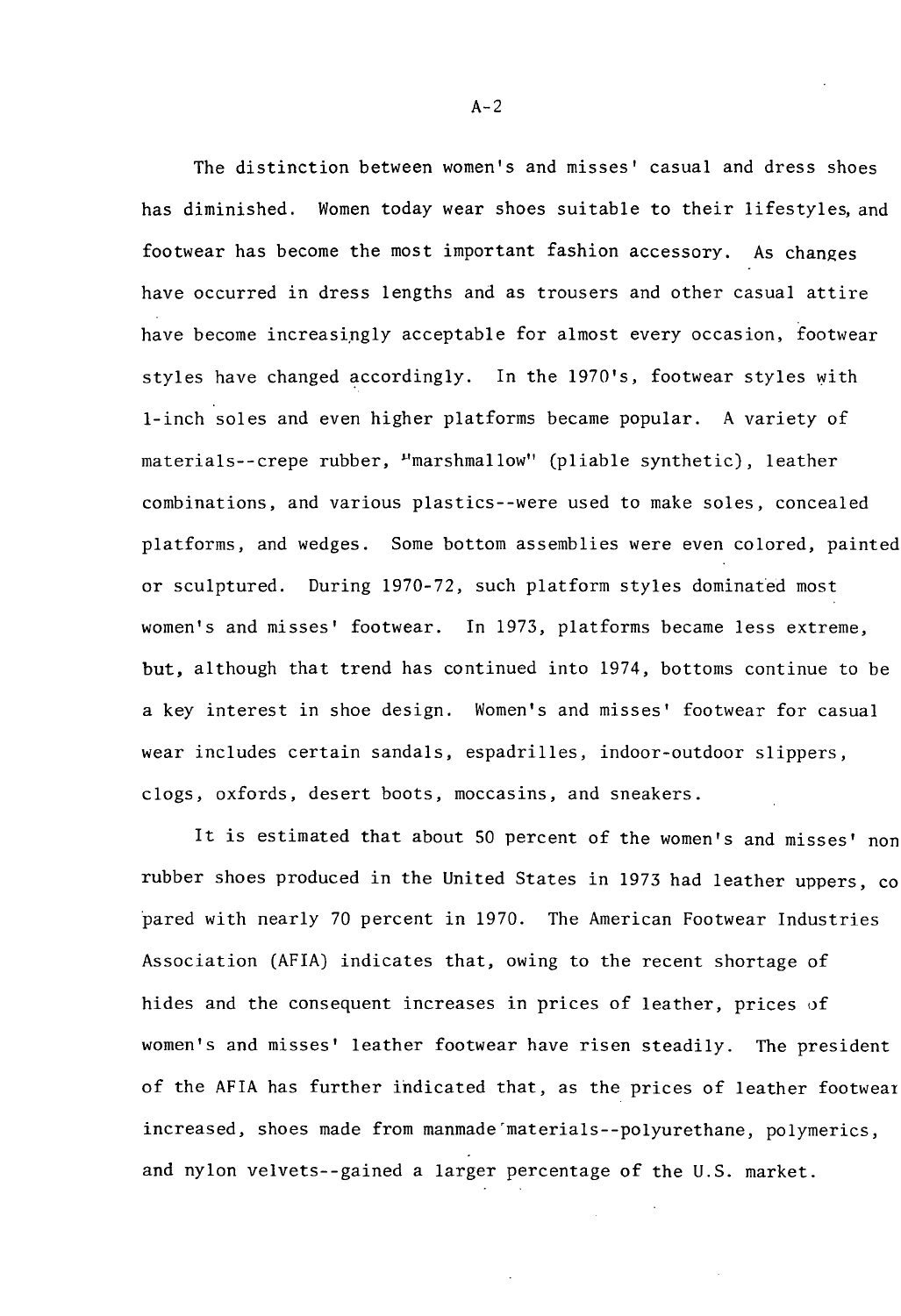Footwear of manmade materials lends itself not only to the multihued new platform styles favored by young people, but also to the more conservative styles. The following AFIA data illustrate the changes in the shares of the total U.S. nonrubber footwear market supplied by leather and by manmade materials.

Percentages of total U.S. output of nonrubber footwear accounted for by uppers of leather and by uppers of manmade materials, specified years 19SO to 197S

| Year | Leather                  | Manmade<br>materials |
|------|--------------------------|----------------------|
|      | 85:<br>76:<br>60:<br>54: | 15<br>24<br>40<br>46 |
|      | 50:                      | 50                   |

1/ Estimated.

Source: Compiled from data supplied by the American Footwear Industries Association.

Industry sources report that, owing to recent and possibly worsening shortages of petrochemically derived materials, however, a reversal is possible in the trend indicated above.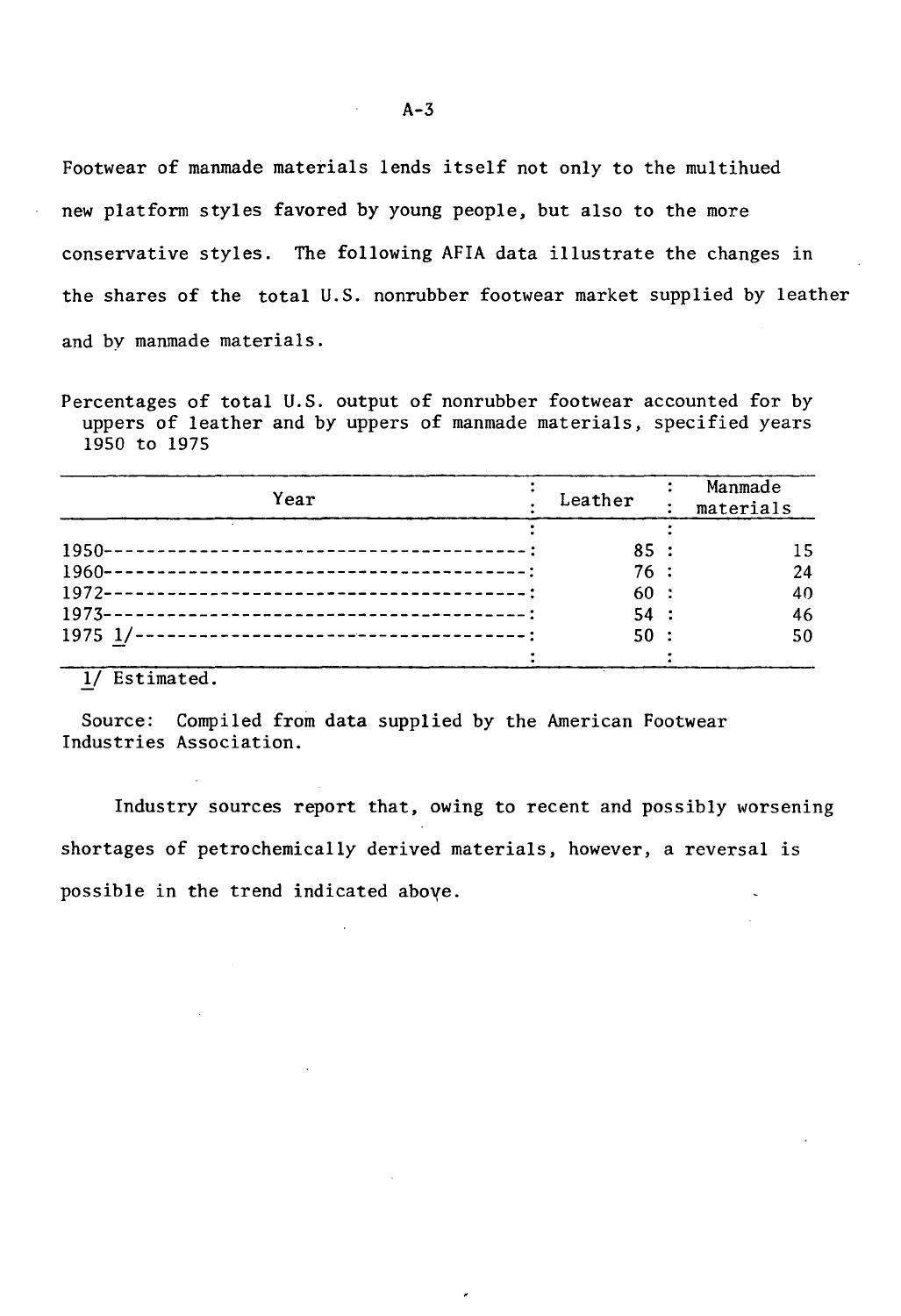#### U.S. Tariff Treatment

#### Applicable TSUS items

About 95 percent of the footwear produced by Weiss-Lawrence, if imported into the United States, would be dutiable under TSUS item. 700.45. This item provides for imported leather footwear having a foreign (export) value of over \$2.50 a pair. Such imports--which account for most of those with leather uppers constructed by the cement process- consist predominantly of women's footwear in a wide range of styles, types, and prices. In terms of quantity, a substantial part of the imports under this item in recent years have consisted of women's inexpensi ve sandals for both casual and dress wear. The remainder have probably consisted chiefly of women's and misses' cement-process casual and dress shoes of moderate price (i.e., in the retail range of \$8 to \$20 a pair).

Women's and misses' imported footwear with supported-vinyl uppers- the type of footwear which accounted for about 5 percent of annual output by Weiss-Lawrence, Inc.--dutiable under TSUS item 700.55, has in recent years consisted predominantly of two groups: (1) Street shoes of sturdy construction, produced in a single width for each particular length, for sale at self-service counters in variety stores, discount stores, and department-store basements, and (2) folding slippers, sandals, and other inexpensive footwear. It is believed that before 1970 a negligible portion of the imports of women's and misses' casual and dress shoes admitted under item 700.55 retailed (like the Weiss-Lawrence shoes) at about \$10 a pair, and that in 1971-73 less than 10 percent did so.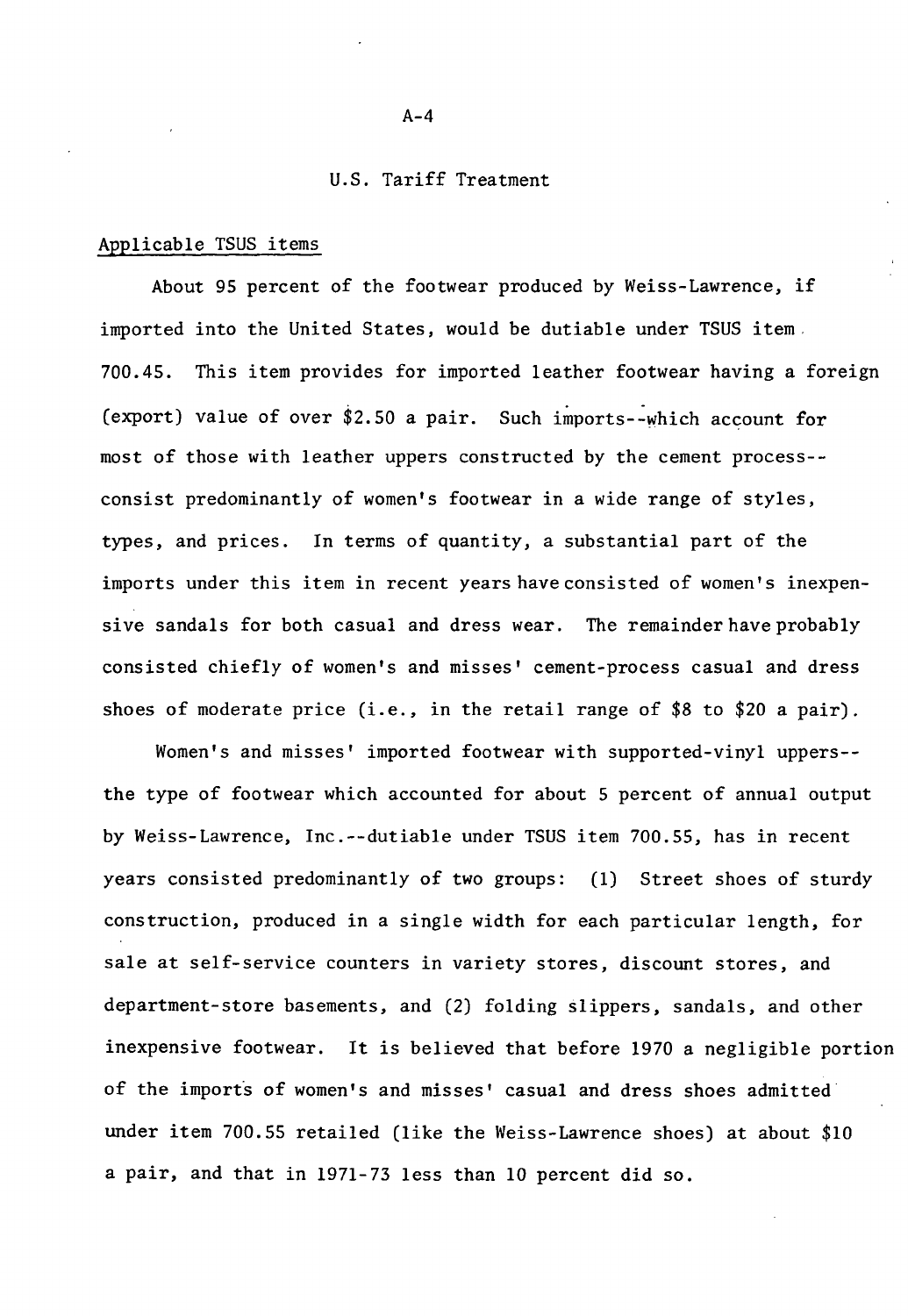Other TSUS items under which women's and misses' casual footwear like or directly competitive with that produced by Weiss-Lawrence may be imported are items 700.20 and 700.43. Footwear entered under item 700.20- of leather uppers and constructed by the turn process--does not differ significantly in appearance from footwear entered under items 700.45 and 700.55. Imports of turned footwear under item 700.20 have been relatively small. Footwear entered under item 700.43-- which provides for leather footwear having a foreign (export) value of \$2.50 or less--has essentially the same range of styles and types as that entered under items 700.45 and 700.55. A small quantity of footwear produced by Weiss-Lawrence in 1970-71 would have been dutiable under item 700.43 if imported into the United States.

#### Rates of duty

In the Tariff Act of 1930, women's and misses' leather footwear of cement-process construction was originally dutiable under paragraph 1530(e) at 20 percent ad valorem. Such footwear is provided for in the TSUS, which became effective on August 31, 1963, under items 700.43 and 700.45. The rate of duty was reduced for the first time effective January 1, 1968, pursuant to concessions granted during the sixth (Kennedy) round of trade negotiations under the General Agreement on Tariffs and Trade (GATT). The current rate for item 700.43 is 15 percent, and that for item 700.45 is 10 percent.

Prior to the Kennedy Round, the rate of duty on leather turn or turned footwear (now provided for under TSUS item 700.20) was first

 $A-5$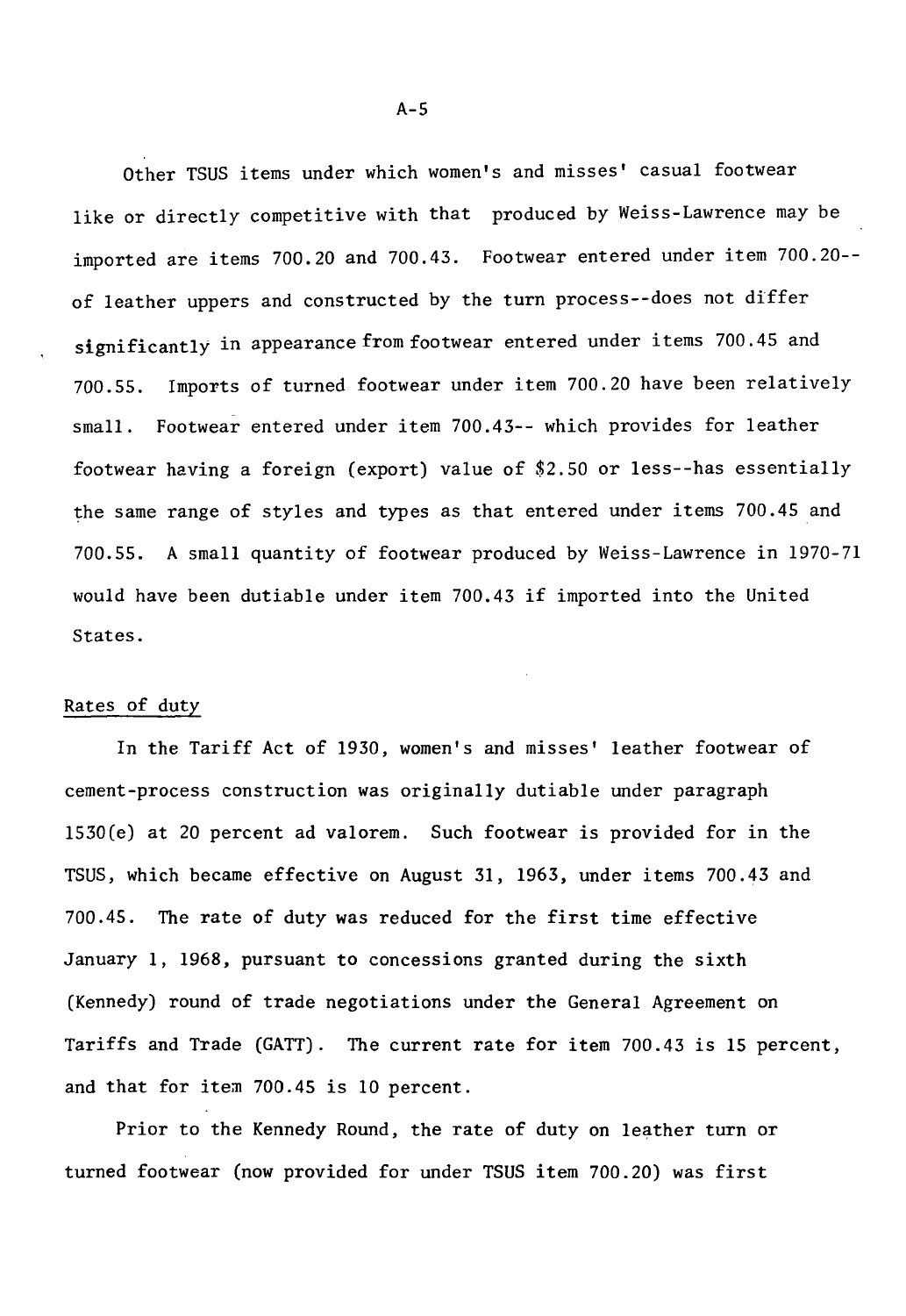reduced on January 1, 1932, from 20 percent ad valorem to 10 percent, pursuant to section 336 of the Tariff Act of 1930. The 10-percent rate, which was bound against increase in a concession granted to Switzerland, effective February 15, 1936, was reduced to 5 percent pursuant to a concession, effective May 30, 1950, granted under the GATT. The current' rate for item  $700.20$  is 2.5 percent.

Supported vinyl was not used for uppers until the late 1940's or early 1950's. Prior to the effective date of the TSUS, imports of women's and misses' supported-vinyl-upper footwear, which were dutiable under various provisions of the Tariff Act, were classified principally--

- (1) By similitude, at the rate of 20 percent ad valorem applicable to leather footwear provided for in paragraph  $1530(e)$ . 1/
- (2) Under paragraph 1537(b) as articles in chief value of rubber, at the trade-agreement rate of 12.5 percent ad valorem where the soles were of india rubber and constituted the chief value of the footwear in question.
- (3) Under paragraph 1539(b) at the reduced rate of 21 cents per pound plus 17 percent ad valorem where the footwear was in chief value of a product having a synthetic resin as the chief binding agent.

In the TSUS a rate of 12.5 percent ad valorem was established for item 700.55 as the trade-agreement rate to replace the wide range of rates previously applicable to the various types of footwear provided for in this item.  $2/$  The current rate on footwear with supported-vinyl uppers

<sup>1/</sup> The principal kinds of footwear with supported-vinyl uppers now being imported (i.e., those with soles of vinyl or other plastics) would have been dutiable by virtue of the similitude provision under par. 1530(e) at a rate of 20 percent ad valorem.

<sup>2/</sup> The col. 2 rate of duty for item 700.55 is 35 percent.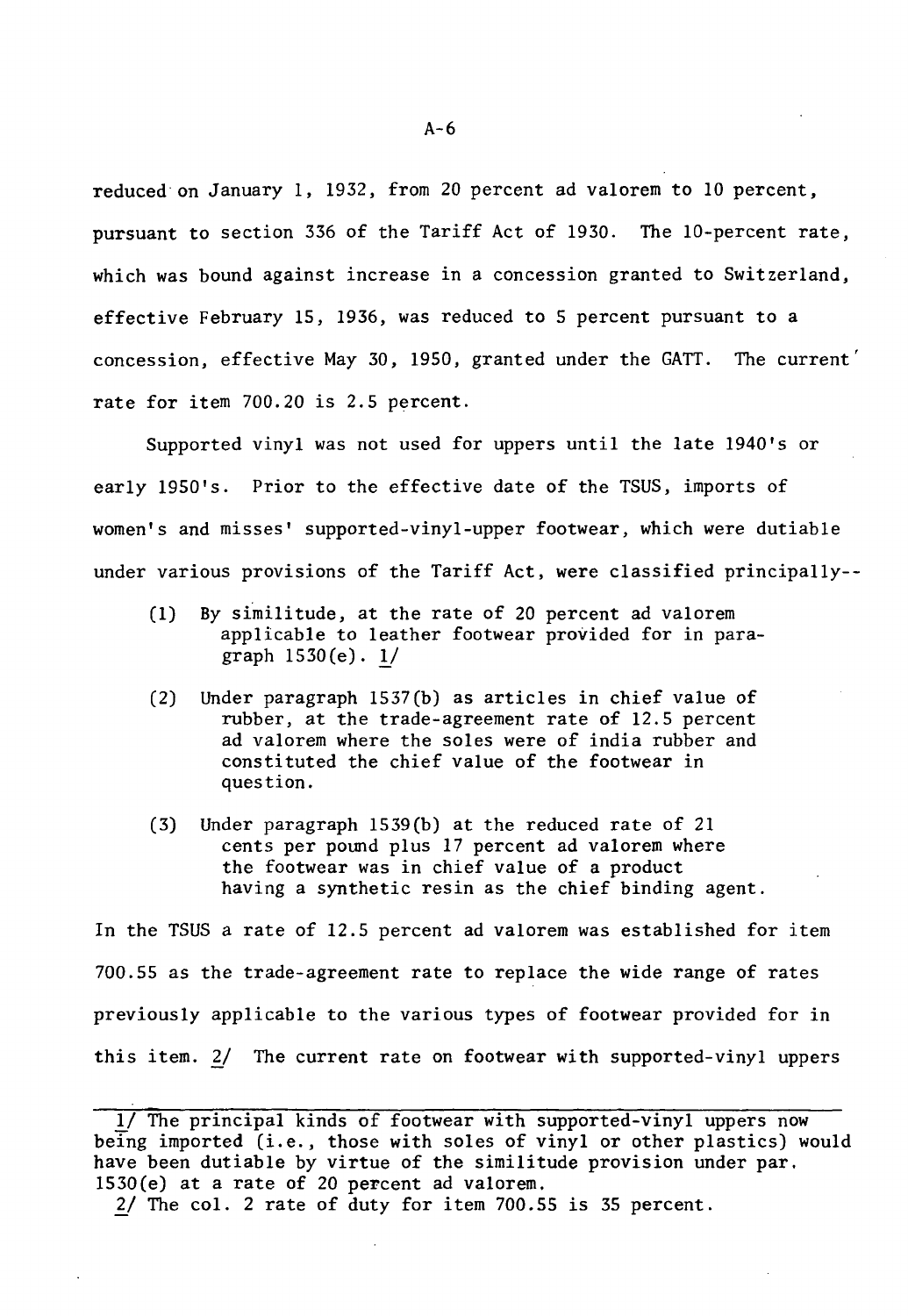is 6 percent ad valorem, reflecting the final stage, effective January 1, 1972, of a five-stage concession granted in the Kennedy Round.

Table 1 in the appendix shows the reductions in rates of duty resulting from trade-agreement concessions granted under the GATT for footwear of the types now dutiable under items 700.20, 700.43, 700.45, and 700.55. Tables 2 through 5 show U.S. imports of women's and misses' shoes admitted under the TSUS items mentioned above and the applicable rates of duty.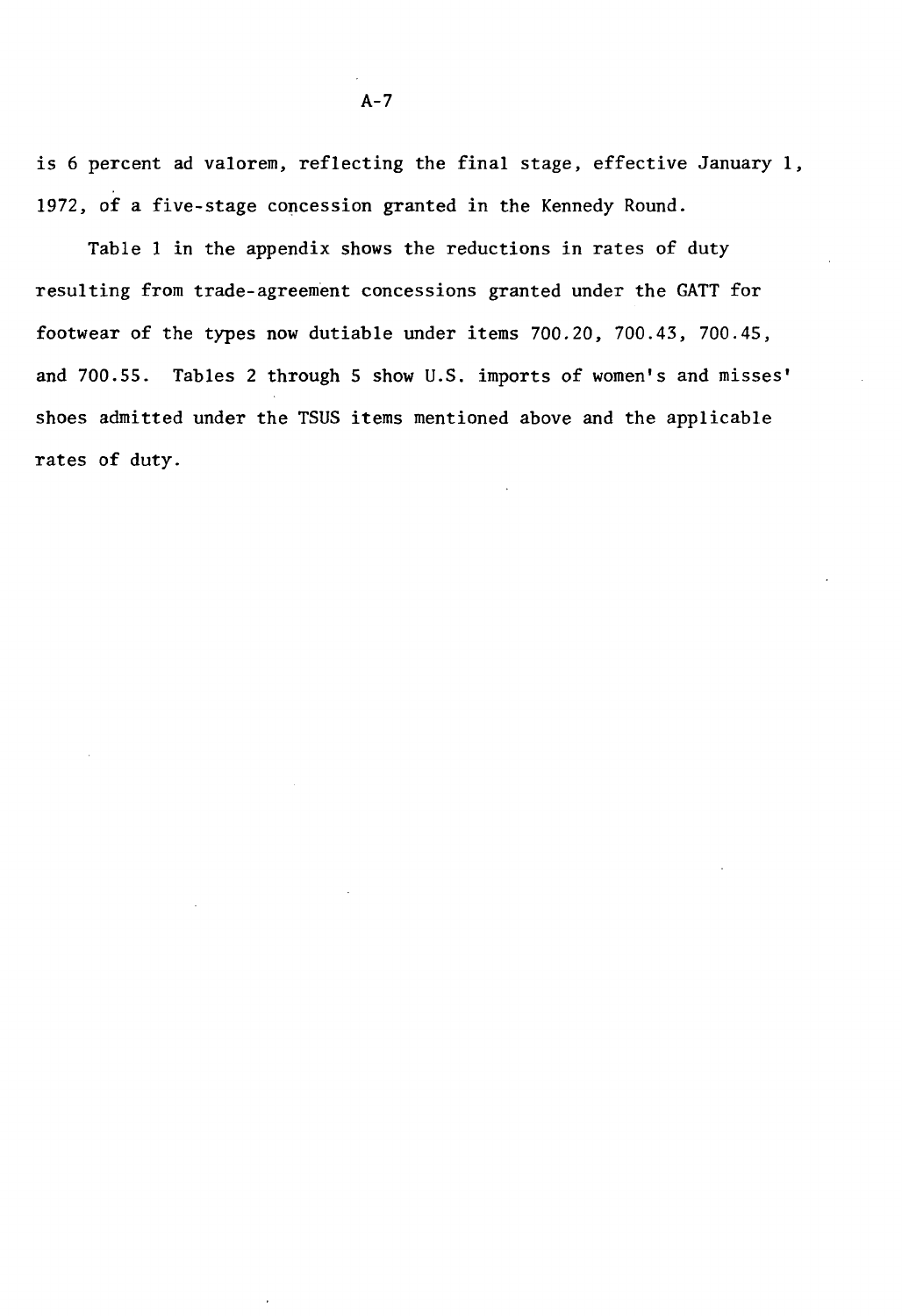U.S. Consumption, Production, and Imports

During the period 1965-73, apparent annual U.S. consumption of women's and misses' nonrubber footwear (including dress and casual) rose i an estimated 386 million pairs in 1965 to a peak of 455 million pairs in 1968 and then declined to 402 million pairs in 1973. Annual U.S. production of such footwear declined from 319 million pairs in 1965 to 190 million pairs in 1973. Annual U.S. imports tripled during this period, and their share of the market increased without interruption from 17 percent to 53 percent, as shown in the table and figure on the following pages.

In January- June 1974, apparent consumption of women's and misses' no: rubber footwear was about 10 percent lower than in the same period of 1973. U.S. production for this period dropped from 104.million to 98 million pairs, or by about 6 percent, while imports declined from 127 million to 110 million pairs, or by about 13 percent.

Italy and Spain have been the principal suppliers of women's leather footwear; the Republic of China (Taiwan), the principal supplier of women's vinyl footwear.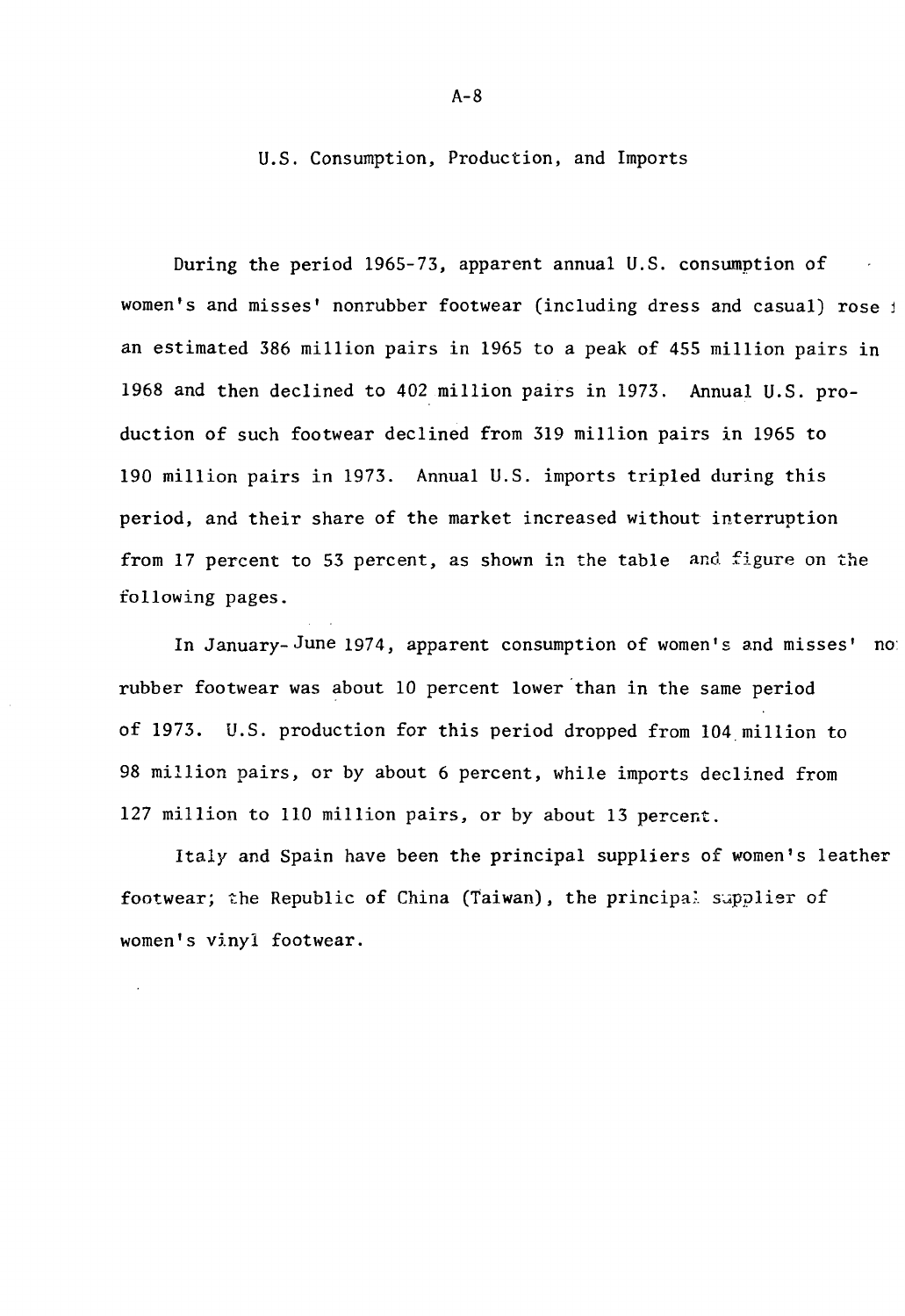Apparent : Ratio of  $\begin{bmatrix} \texttt{Product} : \texttt{Imports} & 2/1 \ \texttt{tion} & \underline{1/1} \end{bmatrix}$ :imports to Period consump-<br>tion  $\frac{3}{2}$  : apparent<br>consumption Million: Million. Million pairs pairs pairs : Percent 1965-----------------~~---: 319 : 67  $\bullet$ 386 · 17 1966----------------------: 323  $70:$ 393 18 1967----------------------:  $290:$  $96:$ 386 25 1968----------------------:  $322:$  $133 :$ 455 29 1969----------------------:  $271:$  $139:$ 410 34 1970----------------------:  $260:$  $165:$ 425 39 1971----------------------: 2.37  $180:$ 417 .. 43 1972----------------------: 223 198 421 : 47 190 1973----------------------:  $212:$ 402 .. 53 January-June-- 1973-------------------- : 104 127 231 55

Nonrubber footwear for women and misses: U.S. production, imports for consumption, and apparent consumption, 1965-73, January-June 1973, and January-June 1974

1/ Production represents the output of women's and misses' footwear as reported by the U.S. Bureau of the Census, plus shipments to the U.S. mainland from Puerto Rico.

110

208 53

 $4/98:$ 

1974--------------------:

2/ Partly estimated from the official statistics for footwear of the kinds described in pt. IA of schedule 7 of the TSUSA except imports described in items 700.32, 700.51, 700.52, 700.53, and 700.60 and except zoris (very inexpensive thonged sandals of rubber or plastics), dutiable under item 700.55. Includes imports of misses' footwear, which have been negligible compared with those of women's.

3/ Computed from U.S. production plus imports without an allowance for exports, which in 1973 amounted to about 1 million pairs. 4/ Estimated.

Source: Compiled from official statistics of the U.S. Department of Commerce, except as noted.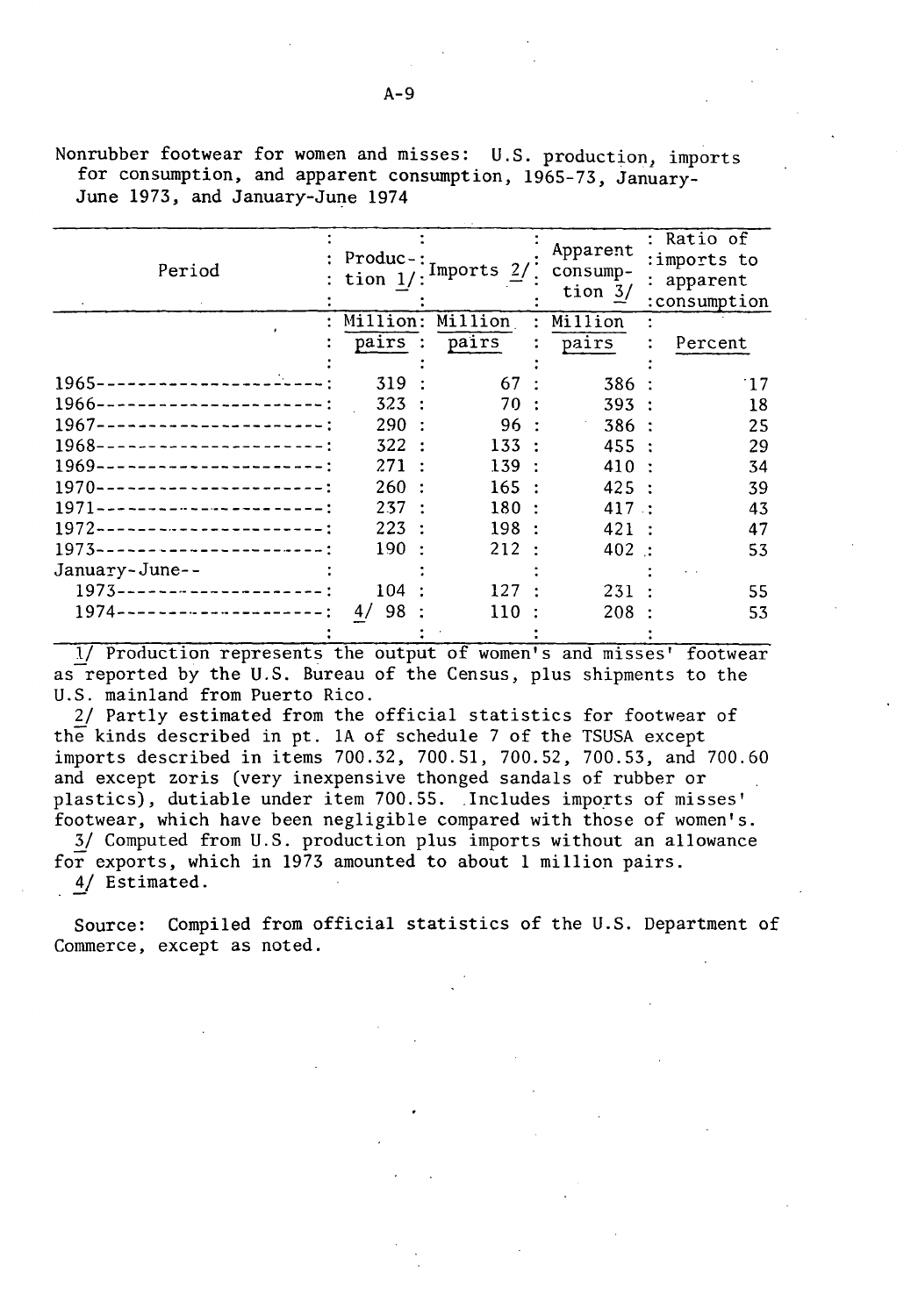

U.5. CONSUMPTION, FRODUCTION, RND IMPORTS OF NOMEN'S NONRUBBER FOOTHERR, 1967-73.

Source: Table on p. 9 and data submitted to the Commission by Weiss-Lawrence, Inc.

\*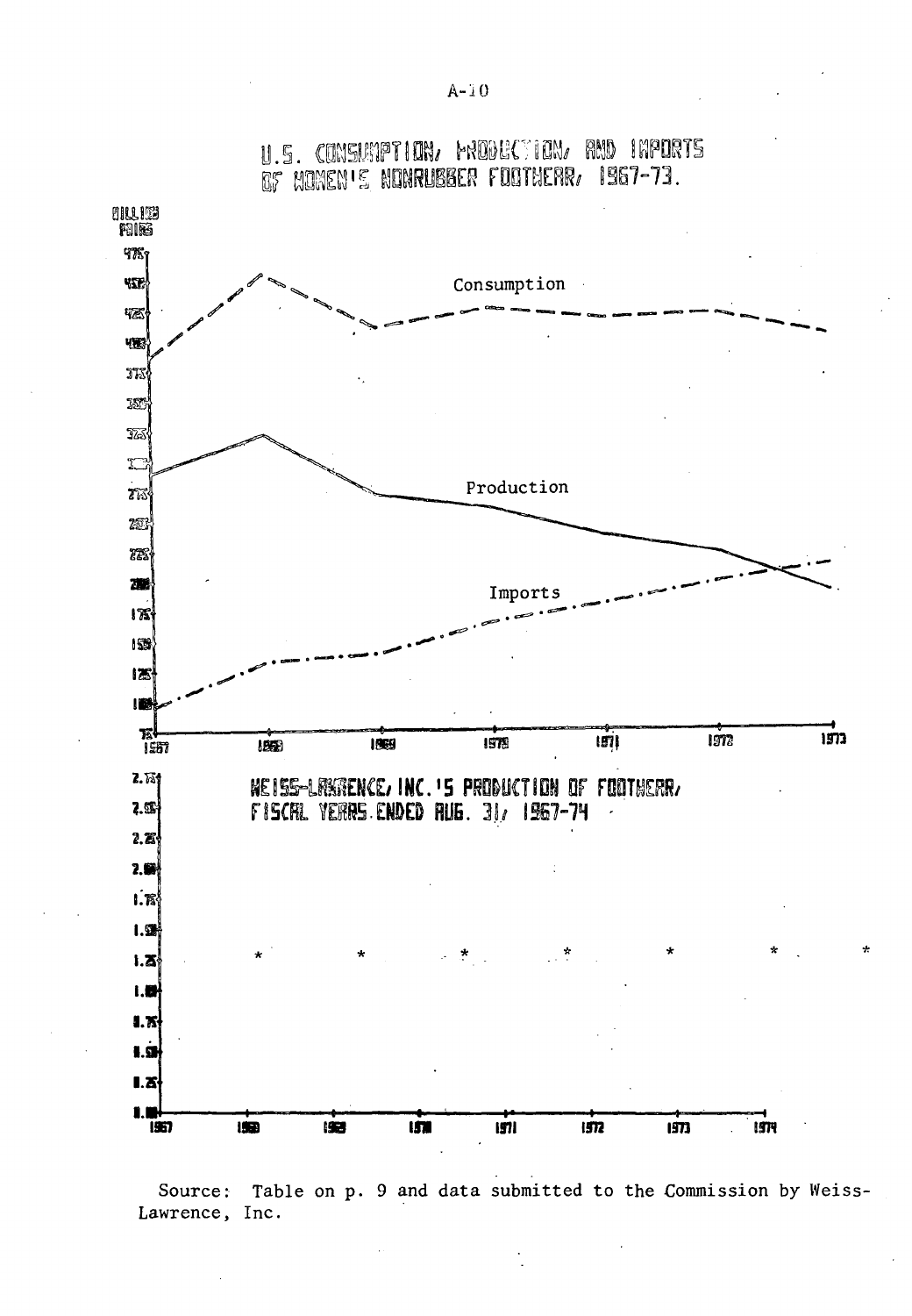#### Prices

As indicated earlier in this report, the women's and misses' shoes produced by Weiss-Lawrence retailed from about \$8 to \$16 a pair in 1970- 74. As shown in the table on the next page, about 59 percent of domestic production and about 31 percent of imports of women's and misses' nonrubber footwear in 1972 retailed in the price range of \$6 to \$16, which encompasses the retail price range of Weiss-Lawrence's output.

In fiscal years 1971-74, 95 percent or more of Weiss-Lawrence's production retailed in the price range of \$10 to \$16 (see p. A-21). The data on page A-12 show that in 1972, imports accounted for about 41 percent of apparent U.S. consumption of women's and misses' footwear in that price range.

#### A-11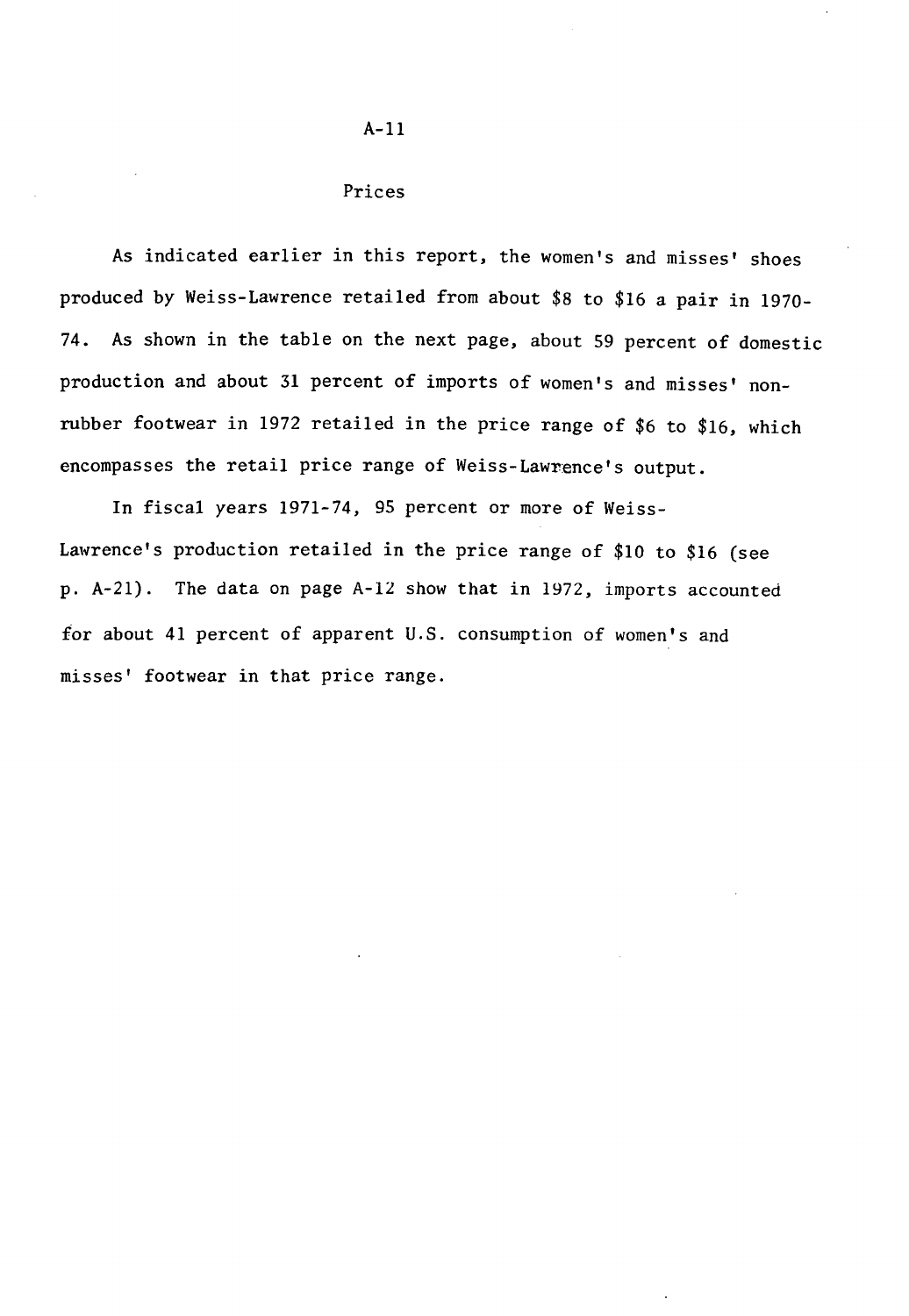Women's and misses' nonrubber footwear: Estimated Distribution of U.S. production, imports for consumption, and apparent consumption, by estimated retail selling price, 1972

| Estimated retail                                                                       |            |           | Apparent         | Percent of total-- |                | Ratio of                  |  |
|----------------------------------------------------------------------------------------|------------|-----------|------------------|--------------------|----------------|---------------------------|--|
| selling price                                                                          | Production | Imports   | consump-<br>tion | Production         | Imports        | imports to<br>consumption |  |
|                                                                                        | Million    | Million   | Million:         |                    |                |                           |  |
|                                                                                        | pairs      | pairs     | pairs            |                    |                | Percent                   |  |
| $$3.00$ or less-                                                                       | 2.2:       | $65.3$ :  | $67.5$ :         |                    | 33             | 97                        |  |
| \$3.01 to \$6.00 --                                                                    | 13.4 :     | 45.6:     | 59.0 :           |                    | 23             | .77                       |  |
| $$6.01$ to $$10.00-$<br>------------                                                   | $80.3$ :   | 25.7:     | $106.0$ :        | 36:                | 13             | .24                       |  |
| $$10.01$ to $$16.00-$                                                                  | $51.3$ :   | 35.7:     | $87.0$ :         | 23:                | 18:            | 41                        |  |
| $$16.01$ to $$22.00-$                                                                  | 55.7:      | 15.8:     | 71.5 ::          | 25:                | 8              | 22                        |  |
| $$22.01$ to $$28.00-$                                                                  | 15.6:      | 5.9:      | 21.5:            |                    | $\mathbf{3}$ : | 27                        |  |
| $$28.01$ or more-                                                                      | 4.5:       | 4.0:      | 8.5:             |                    |                | 47                        |  |
| $Total---$                                                                             | 223.0:     | $198.0$ : | 421.0:           | 100:               | 100:           | 47                        |  |
| Estimated from official statistics of the ILS Department of Commerce<br>S <sub>O</sub> |            |           |                  |                    |                | Estimated distributio     |  |

Source: Estimated from official statistics of the U.S. Department of Commerce. Estimated distribution of domestic production from U.S. Bureau of the Census, Footwear Production by Manufacturer's Selling Price, 1972. Distribution of imports on basis of entries under TSUSA items 700.4310, 700.4340, 700.4540, and 700.5545 in 1972. Such imports accounted for about 82 percent of total imports of footwear for women and misses in that year.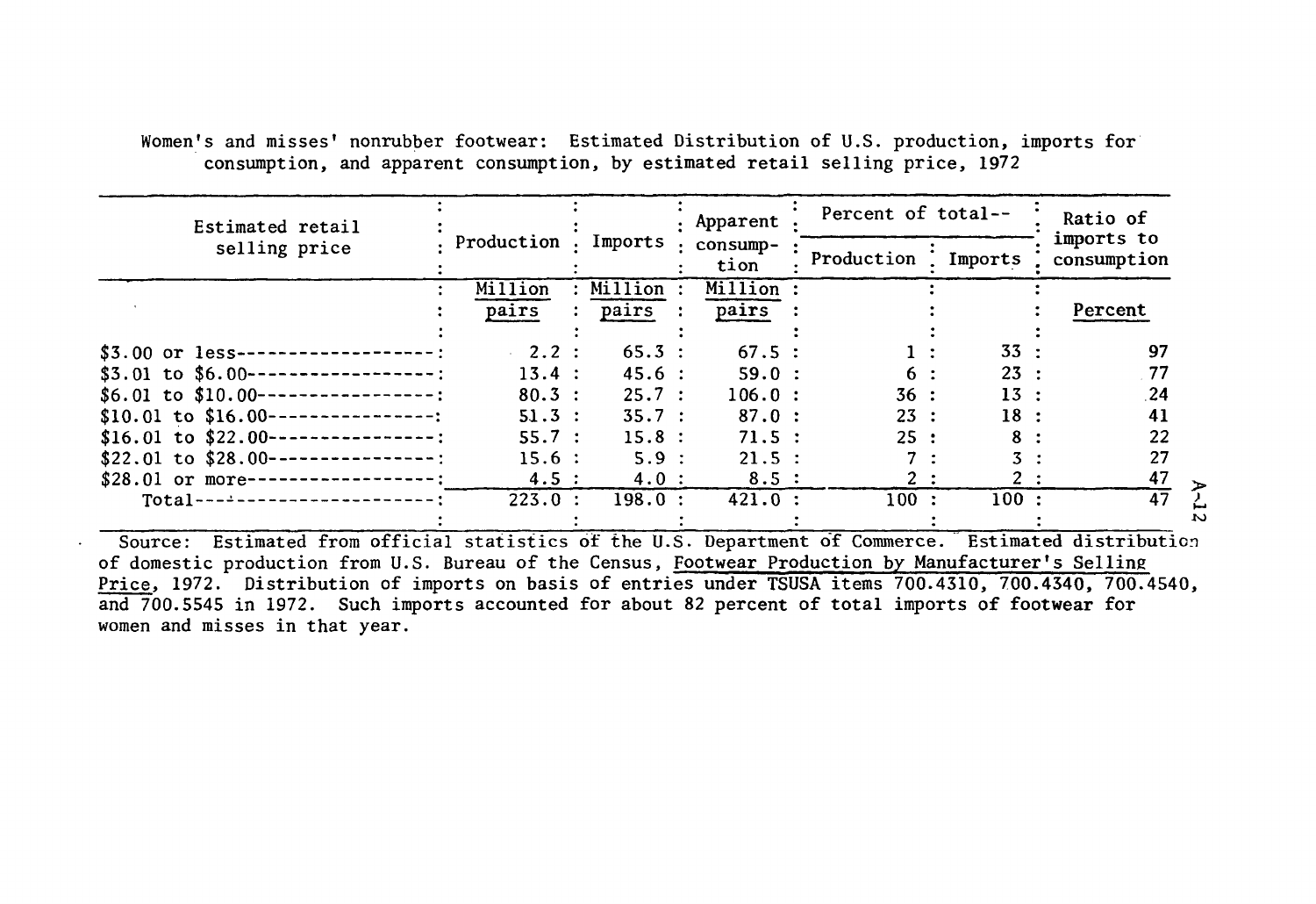#### U.S. and Foreign Wage Rates

The table on the following page shows the average hourly earnings and the estimated compensation per hour received by shoe workers in eight countries in 1970-72. While of some use in comparing the labor costs of the shoe industries in the various countries listed, the table has several shortcomings that make such comparisons inexact. First, only in the United States, Italy, and Hong Kong is the industry definition limited exclusively to footwear. In the other countries the industry classifications are more encompassing. Second, as footnote 1 to the table indicates, published hourly earnings in the various countries differ in composition. Third, total compensation for workers includes varying factors in the eight countries.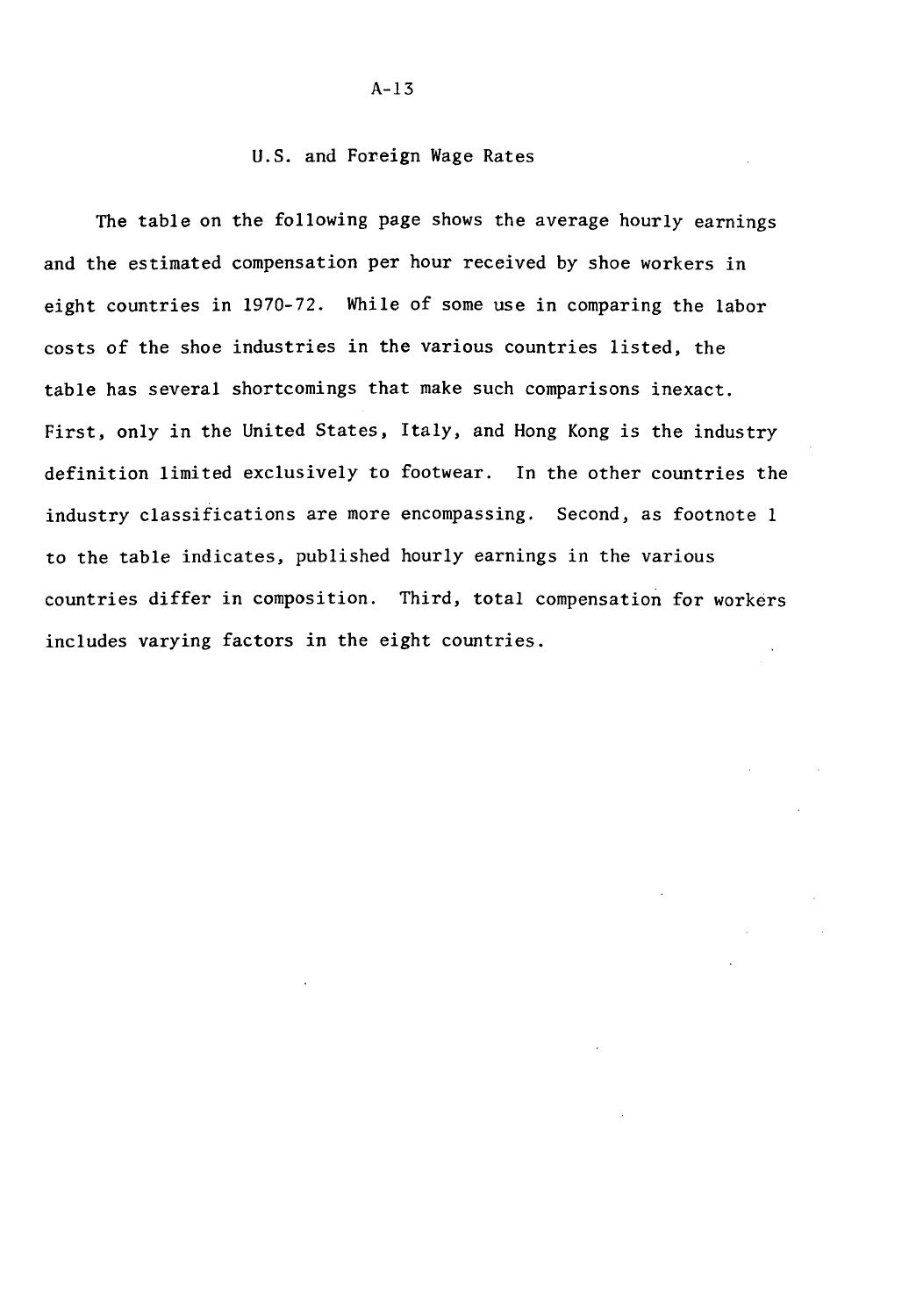#### Hourly earnings of production workers and estimated total compensation per hour worked in specified industries related to footwear in 8 countries, 1970-72

| Country    | Industry                                                                                                                      |                                 | Published average<br>hourly earnings 1/ |                           |                                         | Estimated compensation<br>per hour worked 2/ |                         |
|------------|-------------------------------------------------------------------------------------------------------------------------------|---------------------------------|-----------------------------------------|---------------------------|-----------------------------------------|----------------------------------------------|-------------------------|
|            |                                                                                                                               | 1970                            | 1971                                    | 1972                      | 1970                                    | 1971                                         | 1972                    |
| $Brazil--$ | ----: Clothing and footwear---                                                                                                | $3/$ \$0.28 :                   | 4/                                      |                           | $\frac{4}{30.41}$ : $\frac{4}{30.32}$ : |                                              | 4/                      |
| Italy---   | Hong Kong------------: Rubber footwear--------------------------<br>-----------: Footwear 6/--------------------------------- | .60:                            | 5/ .30 : 5/ 30.35 :<br>$.80$ :          | .93:                      | 1.09:                                   | $\sqrt{50.37}$ :<br>-57<br>1.42 :            | \$0.44<br>1.62          |
| Japan---   | -: Rubber products, including plastic<br>footwear 7/                                                                          | .88:                            | 1.08:                                   | 1.49:                     | 1.00:                                   | 1.23:                                        | 1.69                    |
| Korea---   | $\cdot$ -: Rubber and plastic products 7/8/-------:                                                                           | $\sim 100$ M $_{\odot}$<br>.18: | .18:                                    | $.18$ :                   | $\frac{1}{22}$ :                        | .22 :                                        | .22                     |
| Spain---   | $---------:$ Clothing and footwear $8/----------:$<br>Taiwan---------------: Rubber and plastic products $7/-$ ----------:    | .38:<br>4/                      | .43 :                                   | .53 :                     | 9/ .55 :<br>4/                          | 9/ .62 :<br>4/                               | .76<br>9/<br>.23<br>10/ |
|            | United States--------: Footwear, excluding rubber--------------:                                                              | 2.43:                           | 4/<br>$r_{2.53}:$                       | $10/19$ :<br>- 1<br>2.63: | 2.95:                                   | 3.09:                                        | 3.24                    |
|            | : Rubber footwear--------------------------:                                                                                  | 2.70:                           | 2.78:                                   | 2.88:                     | 3.48:                                   | 3.61:                                        | 3.77                    |

(In U.S. dollars)

1/ Published earnings do not represent the same items of labor compensation in each country because of differences in the treatment of-various supplementary benefits. Earnings generally refer to gross cash payments to wage workers before deductions for taxes and social security and include overtime pay, shift differentials, regular bonuses and premiums, and cost-of-living adjustments. Holid:  $j$ , vacation, and sick leave pay, bonuses not.paid regularly·each pay period, and other supplementary benefits are included by some countries and excluded by others. The earnings data are per paid hour for some countries and per hour worked for other countries.

2/ Compensation refers to all payments made by employers directly to their workers before deductions of any kind plus employer contributions to legally required insurance programs and private welfare plans for the benefit of employees. The figures on additional compensation per hour worked as a percentage of published earnings are the best estimates currently available to the Bureau of labor Sta-· tistics. The estimates are based primarily on labor costs or labor compensation surveys adjusted to the listed years on the basis of other available data.

 $\breve{\tau}$ **14** 

3/ Average for 1969; monthly earnings of 211.60 cruzeiros converted to an hourly basis by assuming 19S hours of work per month. 4/ Not available.

 $\overline{5}$ / Daily earnings converted to an hourly basis by assuming 9 hours of work per day. The compensation figures include pay for time . not worked, bonuses, and the value of pay in kind, but not overtime pay or employer contributions to social insurance funds.

6/ Approximately lS percent of the workers in the Italian shoe industry are home workers, who are paid at a lower wage rate than the factory workers in the industry.

7/ The shoes shipped from Hong Kong, Japan, Korea, and Taiwan to the United States are principally of plastics. Separate data are not available on the plastics footwear industry, except for Hong Kong. Approximately half of the workers in the Japanese plastics shoe industry are home workers, who are paid at a lower rate than the factory workers in that industry.

8/ Including salaried employees.

 $\overline{9}$ / The compensation factor included in this figure is employer social security payments, which range from 40 to 50 percent of payroll.  $10/$  July-December 1972. The published earnings data are computed per hour worked and include overtime pay, regular premiums and bonuses, family allowances, the market value of payments in kind, and wages paid to persons absent from work. Compensation figures also include annual bonuses and employer contributions to national insurance.

Source: Based on data provided by the U.S. Bureau of Labor Statistics from the following: Brazil--Year Book of Labour Statistics, 1973, International Labour Office, Geneva; Hong Kong--Annual Departmental Report, 1970-73, Commissioner of Labour, Hong Kong; Italy--Rassegna di Statistiche del Lavoro, various issues, Confederazione General dell'Industria Italiana, Rome; Japan--Year Book of Labour Statistics, various issues, Ministry of Labour, Tokyo; Korea--Monthly Statistics of Korea, various issues, Economic Planning Board, Seoul; Spain-- Year Book of Labour Statistics, 1973, International Labour Office, Geneva; and Taiwan--Monthly Bulletin of Labor Statistics, November 1973, Directorate-General of Budget. Accounting and Statistics Taiwai. Convenien from the current of **LCT**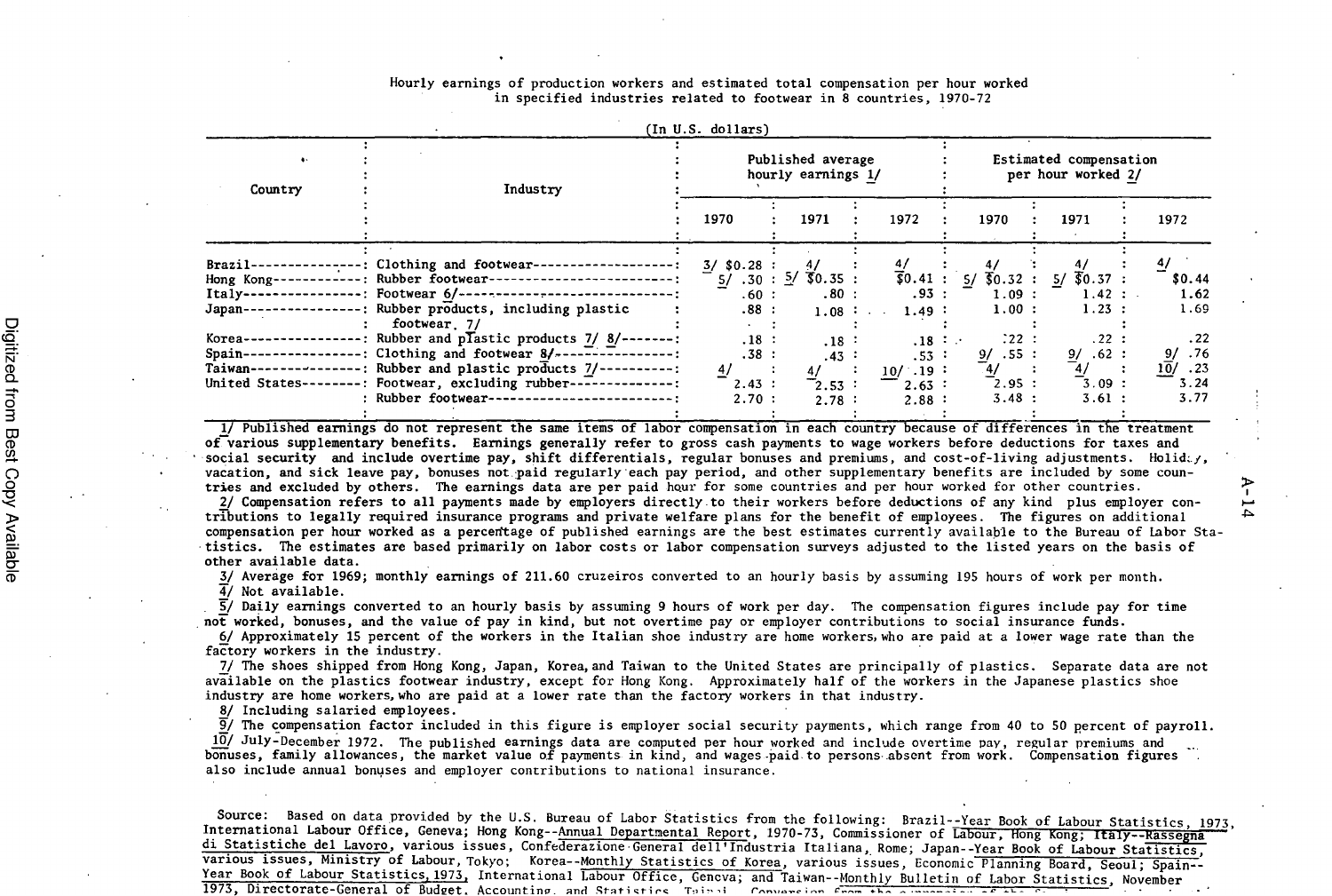# A-15 through A-38

l,

 $\sim$ 

 $\ddot{\phantom{a}}$ 

Data Relating to Weiss-Lawrence, Inc.

| $\mathbf{x}$ | $\star$ | $\star$ | * | $\star$ | $\star$ | $\star$ |
|--------------|---------|---------|---|---------|---------|---------|
|              |         |         |   |         |         |         |
|              |         |         |   |         |         |         |
|              |         |         |   |         |         |         |
|              |         |         |   |         |         |         |
|              |         |         |   |         |         |         |
|              |         |         |   |         |         |         |
|              |         |         |   |         |         |         |
|              |         |         |   |         |         |         |
|              |         |         |   |         |         |         |
|              |         |         |   |         |         |         |
|              |         |         |   |         |         |         |
|              |         |         |   |         |         |         |
|              |         |         |   |         |         |         |
|              |         |         |   |         |         |         |
|              |         |         |   |         |         |         |
|              |         |         |   |         |         |         |
|              |         |         |   |         |         |         |
|              |         |         |   |         |         |         |
|              |         |         |   |         |         |         |
|              |         |         |   |         |         |         |
|              |         |         |   |         |         |         |
|              |         |         |   |         |         |         |
|              |         |         |   |         |         |         |
|              |         |         |   |         |         |         |
|              |         |         |   |         |         |         |
|              |         |         |   |         |         |         |
|              |         |         |   |         |         |         |
|              |         |         |   |         |         |         |
|              |         |         |   |         |         |         |
|              |         |         |   |         |         |         |
|              |         |         |   |         |         |         |
|              |         |         |   |         |         |         |
|              |         |         |   |         |         |         |
|              |         |         |   |         |         |         |
|              |         |         |   |         |         |         |
|              |         |         |   |         |         |         |
|              |         |         |   |         |         |         |
|              |         |         |   |         |         |         |
|              |         |         |   |         |         |         |
|              |         |         |   |         |         |         |
|              |         |         |   |         |         |         |
|              |         |         |   |         |         |         |
|              |         |         |   |         |         |         |
|              |         |         |   |         |         |         |
|              |         |         |   |         |         |         |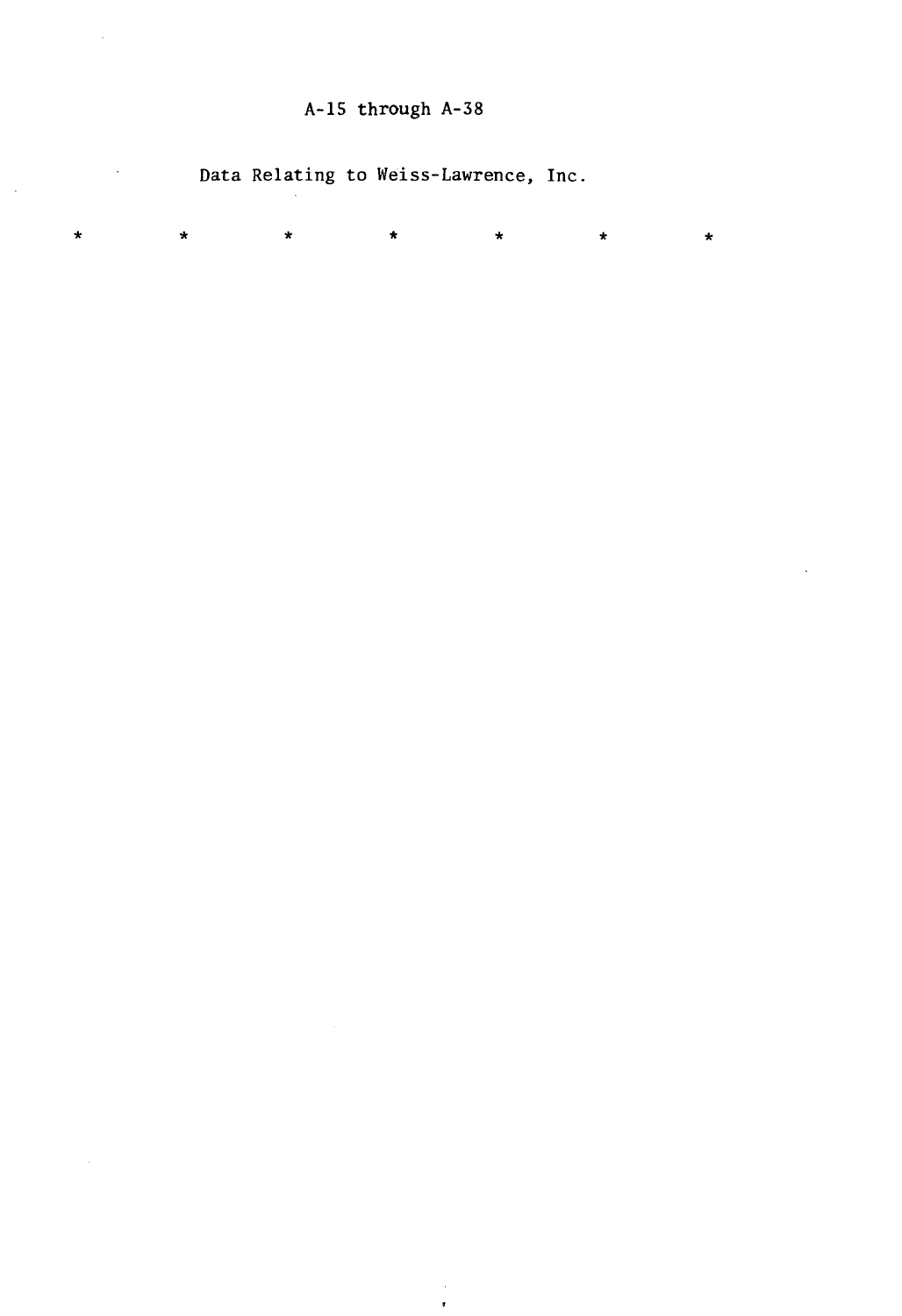# APPENDIX A

 $\sim$ 

 $\ddot{\phantom{a}}$ 

## STATISTICAL TABLES

 $\cdot$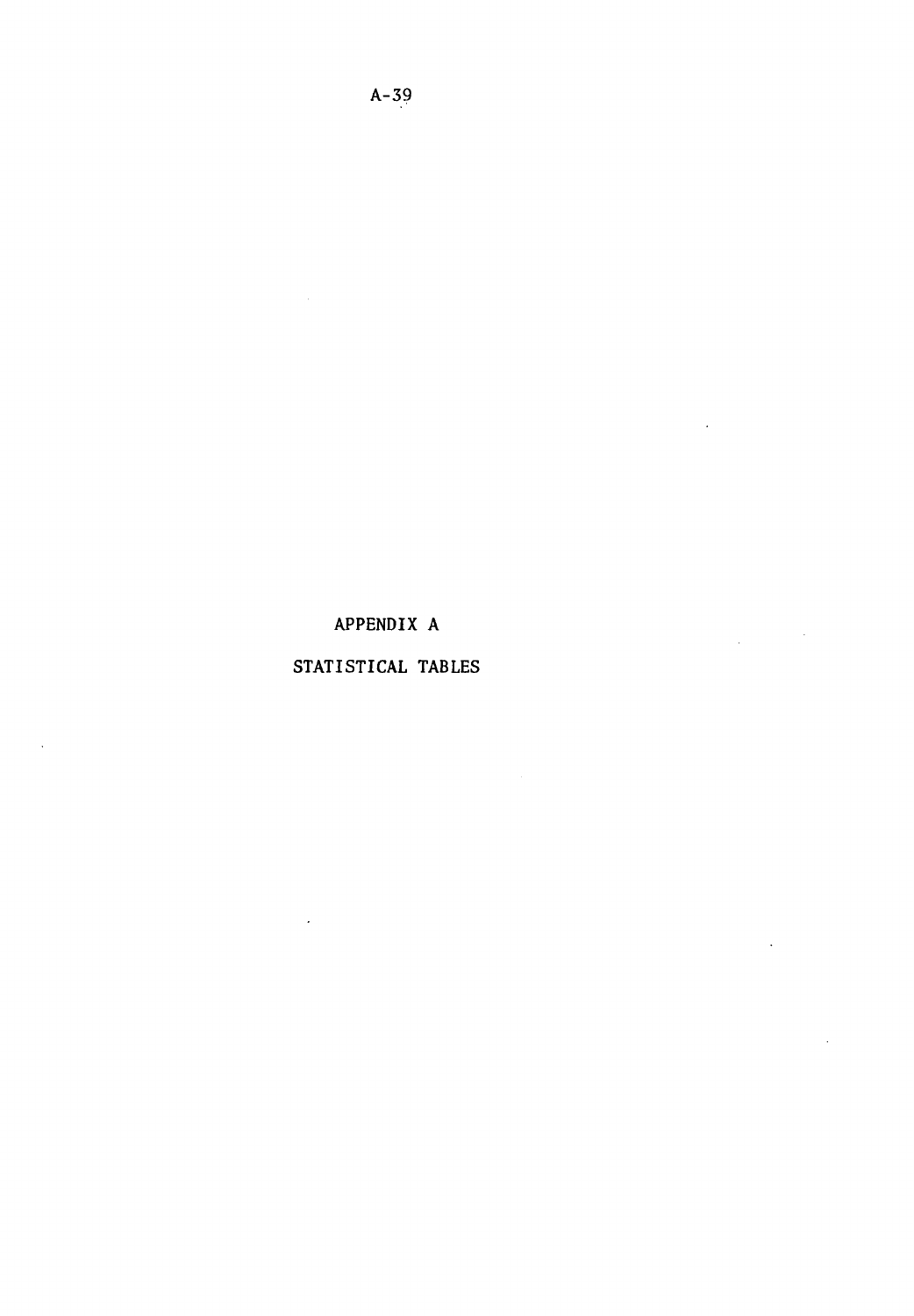|                            |                                              |                  |                   | Rate of duty                                    |
|----------------------------|----------------------------------------------|------------------|-------------------|-------------------------------------------------|
| <b>TSUS</b><br>item<br>No. | Abbreviated description                      | July 1,          |                   | GATT concession 2/                              |
|                            |                                              | $1934$ $1/$      | Rate              | Effective date                                  |
|                            |                                              |                  | Percent : Percent |                                                 |
|                            |                                              | $ad$ val.        | $: ad$ val.       |                                                 |
|                            | Leather footwear:                            |                  |                   |                                                 |
| $700.20$ :                 | Turn or turned-                              | $10 \frac{3}{ }$ | 5.                | : May 30, 1950-Dec. 31, 1967                    |
|                            |                                              |                  | $\sim$            | : Jan. 1, 1968-Dec. 31, 1969                    |
|                            |                                              |                  | 3                 | : Jan. 1, 1970-Dec. 31, 1971                    |
|                            |                                              |                  |                   | 2.5: Jan. 1. 1972.                              |
|                            | "Other" (including cement process):          |                  |                   |                                                 |
| 700.43:                    | Valued not over \$2.50 per pair.             | 20               | 19                | : Jan. 1-Dec. 31, 1968.                         |
|                            |                                              |                  | 18                | : Jan. 1-Dec. 31, 1969.                         |
|                            |                                              |                  | 17 <sup>7</sup>   | : Jan. 1-Dec. 31, 1970.                         |
|                            |                                              |                  | 16                | : Jan. 1-Dec. 31, 1971.                         |
|                            |                                              |                  | 15                | : Jan. 1, 1972                                  |
| $700.45$ :                 | Valued over \$2.50 per pair--                | 20               | 18                | : Jan. 1-Dec. 31, 1968.                         |
|                            |                                              |                  | 16 <sup>1</sup>   | : Jan. 1-Dec. 31, 1969.                         |
|                            |                                              |                  | 14                | : Jan. 1-Dec. 31, 1970.                         |
|                            |                                              |                  | 12 <sup>2</sup>   | : Jan. 1-Dec. 31, 1971.                         |
|                            |                                              |                  | 10                | : Jan. 1, 1972                                  |
|                            | 700.55 : Footwear having uppers of supported |                  |                   | Princi-: $5/12.5$ : Aug. 31, 1963-Dec. 31, 1967 |
|                            | vinyl.                                       | pally :          | 11                | : Jan. 1-Dec. 31, 1968.                         |
|                            |                                              | $20 \t 4/ :$     | 10                | : Jan. 1-Dec. 31, 1969.                         |
|                            |                                              |                  |                   | 8.5 : Jan. 1-Dec. 31, 1970.                     |
|                            |                                              |                  | 7.                | : Jan. 1-Dec. 31, 1971.                         |
|                            |                                              |                  | 6.                | : Jan. 1, 1972.                                 |
|                            |                                              |                  |                   |                                                 |

Table 1.--U.S. rates of duty applicable to women's and misses' footwear of the types provide for in specified TSUS items, July 1, 1934, and GATT concessions to Jan. 1, 1972

1/ Except as noted, the rate on July 1, 1934, was the same as the original rate in the Tariff Act of 1930, effective June 18, 1930.

2/ For concessions granted in the Kennedy Round, effective Jan. 1, 1968, the table shows stage rates that became effective up to and including January 1, 1972.

3/ Effective January 1, 1932, the statutory rate of 20 percent ad valorem was reduced to 10 percent ad valorem, pursuant to sec. 336 of the Tariff Act of 1930.

4/ Supported vinyl was not used for shoe uppers until the late 1940's or early 1950's. When footwear with supported vinyl uppers was imported during the 1950's and early 1960's, it was generally duciable, by virtue of the similitude provisions of par. 1559, at the rate provided fo: "similar" leather footwear in par. 1530(e). The column 2 rate for item 700.55 is 35 percent.

5/ The trade-agreement rate established in the TSUS, effective Aug. 31, 1963, under authority of the Tariff Classification Act of 1962 (Public Law 87-456) to replace the wide range of rates previously applicable to the various types of footwear provided for in this TSUS item.

Note.--Pursuant to Presidential Proclamation No. 4074, effective from Aug. 16 to Dec. 19, 1971, the rates of duty on most imported products were increased by the temporary imposition of an additional duty of 10 percent ad valorem or less, as provided for in new subpt. C to pt. 2 of the appendix to the TSUS. On July 8, 1974, the United States Customs Court held that Presidential Proclamation 4074 was invalid (Yoshida International, Inc. vs. United States, Customs Decisions 4550). This ruling has been appealed to the United States Court of Customs and Patent Appeals.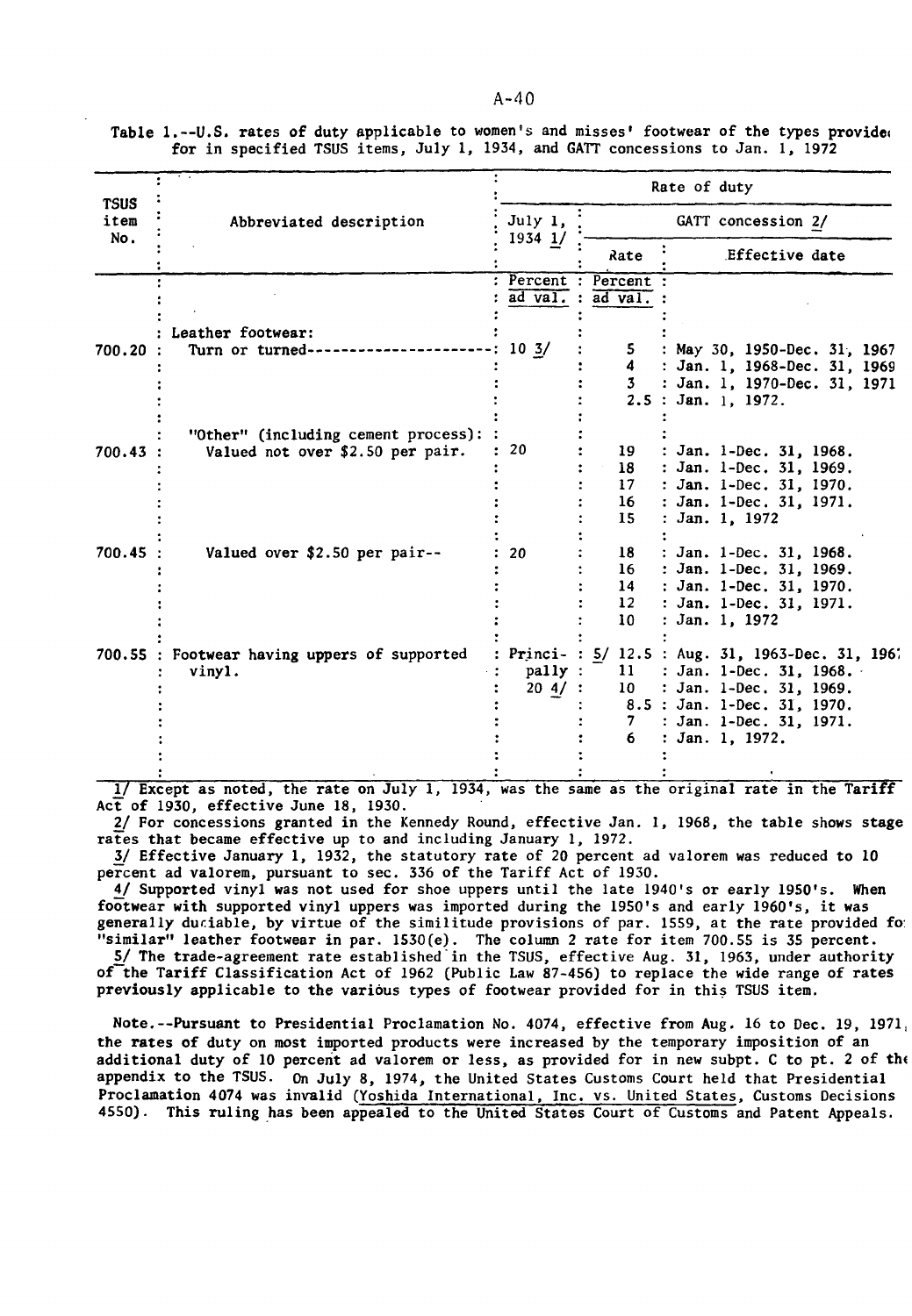Table 2.--Women's and misses' leather footwear made by\_ the turn or turned process (item 700.20): U.S. rates of duty and imports for consumption, specified years 1939 to 1973, January-June 1973, and January-June 1974

| Period         | Rate of duty: Quantity |                |
|----------------|------------------------|----------------|
|                | Percent<br>ad valorem  | 1,000<br>pairs |
|                | 10<br>1/               | 5              |
|                | 10                     | 4              |
|                | 2/<br>5                | 10             |
|                |                        | 97             |
|                | 5                      | 209            |
|                | 5                      | 434            |
|                | 5                      | 402            |
|                | 5                      | 664            |
|                |                        |                |
|                | 5                      | 882            |
|                | 5                      | 1,067          |
|                | 5                      | 916            |
|                | 5                      | 864            |
|                | 5                      | 1,053          |
|                | 5                      | 1,106          |
|                |                        |                |
|                | 5                      | 1,361          |
|                | 4                      | 1,905          |
|                | 4                      | 2,459          |
|                | 3<br>3                 | 2,398          |
|                |                        | 1,604          |
|                | 2.5                    | 1,589          |
|                | 2.5:                   | 1,178          |
| January-June-- |                        |                |
|                | 2.5                    | 622            |
|                | 2.5                    | 277            |

1/ Effective Jan. 1, 1932, the statutory rate of 20 percent ad valorem was reduced to 10 percent pursuant to sec. 336 of the Tariff Act of 1930.

2/ GATT concession, effective May 30, 1950.

 $\sim 10^{11}$  m  $^{-1}$ 

Source: Compiled from official statistics of the U.S. Department of Commerce.  $\mathbf{r}$ 

 $\mathcal{L}$ 

 $\Delta$ 

 $\sim 10$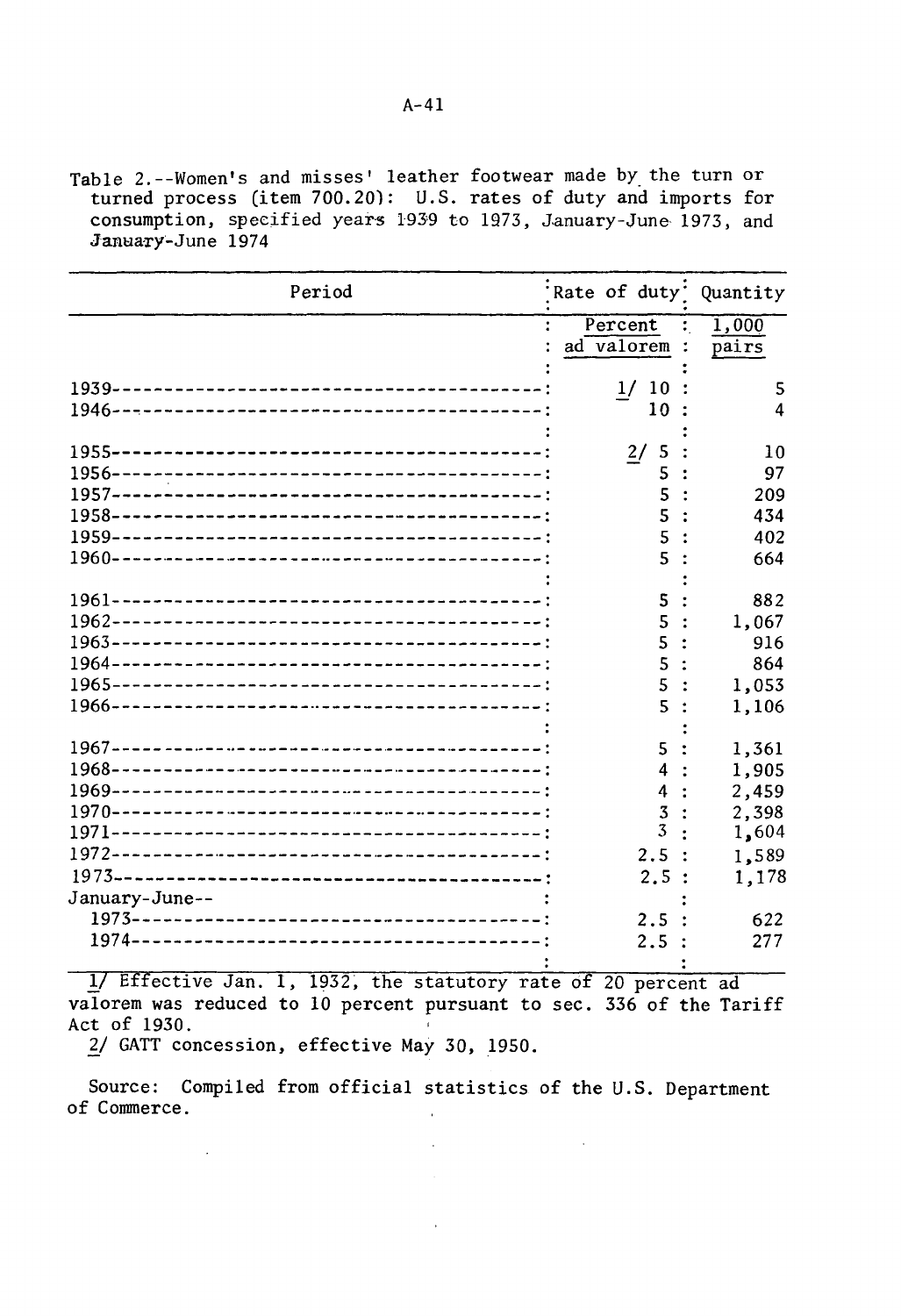Table 3.--Women's and misses' leather footwear made nrincinally hy the cement process (items 700.43 and 700.45): U.S. rates of duty and imports for consumption, specified years 1939 to 1973, January-June 1973, and January-June 1974

|                                      | Rate of duty 1/         |                          | Quantity               |         |
|--------------------------------------|-------------------------|--------------------------|------------------------|---------|
| Period                               | Item                    | Item                     | Item<br>$\ddot{\cdot}$ | Item    |
|                                      | 700.43                  | 700.45<br>$\ddot{\cdot}$ | 700.43<br>$\mathbf{r}$ | 700.45  |
|                                      | Percent<br>$\cdot$      | Percent                  | $:$ Million $:$        | Million |
|                                      | ad valorem : ad valorem |                          | pairs                  | pairs   |
| 1939--------------------             | 20                      |                          | 2                      |         |
| 1946--------------------:            | 20                      |                          | 1                      |         |
| 1955---------------------:           | 20                      |                          | 1                      |         |
| $1956 - - - - - - - - - - - - - - -$ | 20                      |                          | 1                      |         |
| $1957 - - - - - - - - - - - - - - -$ | 20                      |                          | $\overline{c}$         |         |
| 1958--------------------:            | 20                      |                          | 9                      |         |
| 1959--------------------:            | 20                      |                          | 5                      |         |
| $1960$ -------------------;          | 20                      |                          | 7                      |         |
| 1961--------------------:            | 20                      |                          | 9                      |         |
| $1962$ --------------------:         | 20                      |                          | 12                     |         |
| 1963--------------------:            | 20                      |                          | 17                     |         |
| $1964$ -------------------;          | 20                      |                          | 19                     |         |
| 1965--------------------:            | 20                      |                          | 21                     |         |
| 1966---------------------            | 20                      |                          | 28                     |         |
|                                      |                         |                          |                        |         |
| $1967$ --------------------:         | 20                      |                          | 38                     |         |
| 1968--------------------:            | 19:                     | 18                       | 34:                    | 20      |
| $1969$ --------------------:         | 18:                     | 16:                      | 29 :                   | 27      |
| $1970---------------------:$         | 17:                     | 14:                      | 37                     | 35      |
| $1971$ --------------------;         | 16                      | 12:                      | 33                     | 44      |
| $1972$ --------------------;         | 15                      | 10                       | 25                     | 61      |
| $1973$ 2/-----------------:          | 15                      | 10                       | 17                     | 69      |
| January-June--                       |                         |                          |                        |         |
| 1973------------------:              | 15                      | 10                       | 13                     | 41      |
| $1974 - - - - - - - - - - - - -$     | 15:                     | 10                       | 7                      | 33      |
|                                      |                         |                          |                        |         |

1/ Statutory rate under par. 1530(e) for 1939 and 1946 through Aug. 30, 1963, and under TSUS item 700.40 for Aug. 31, 1963, through 1967. ~ffective Jan. 1, 1968, new items 700.41 (sandals of buffalo leather), 700.43, and 700.45 replaced item 700.40.

2/ U.S. imports of sandals under item 700.41 amounted to about 2 million pairs in 1973.

Source: Compiled from official statistics of the Department of Commerce and partly estimated.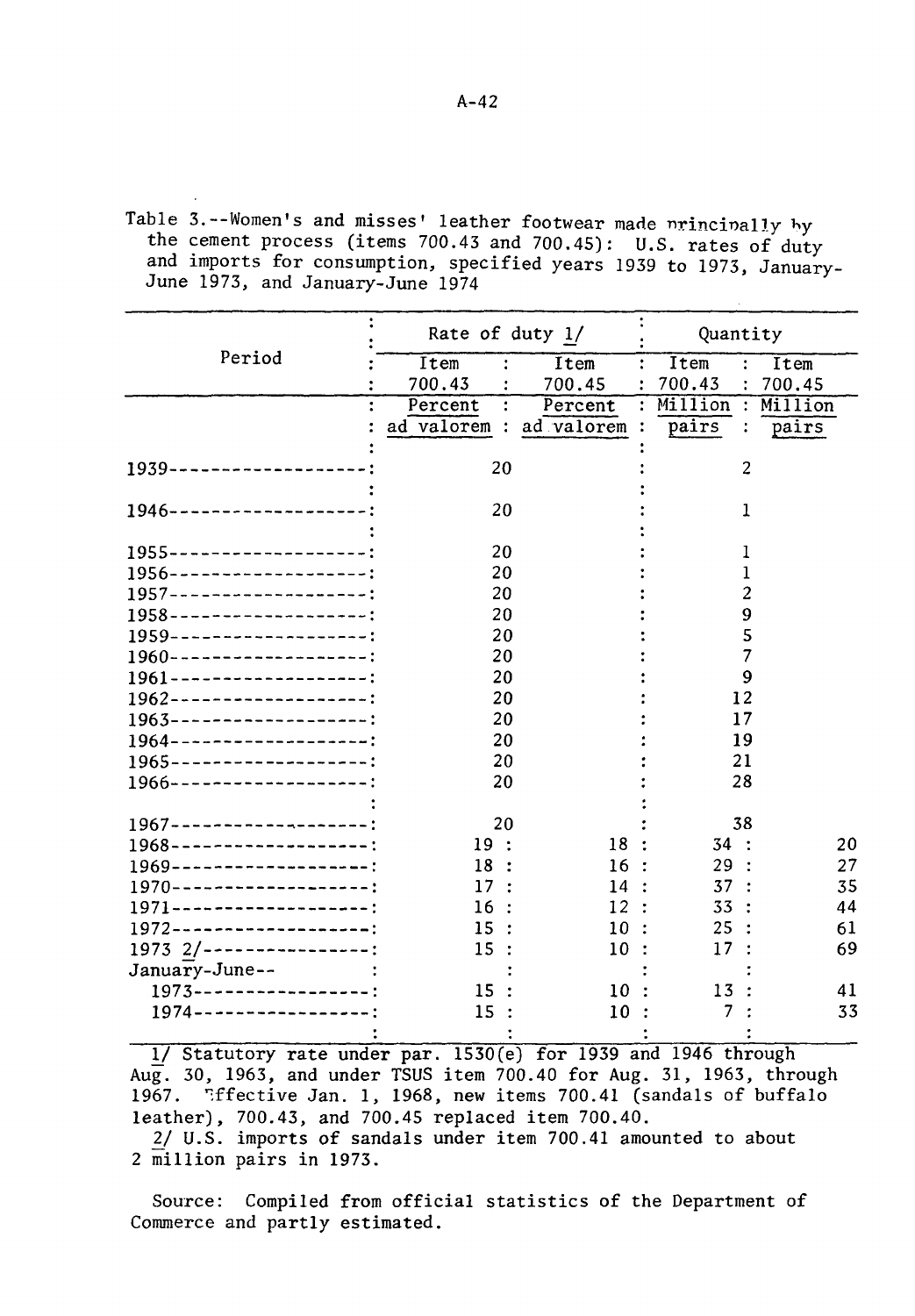Table 4.--Women's and misses' footwear with supported-vinyl uppers (TSUS item 700.55): U.S. rates of duty and imports for consumption, 1966-73, January-June 1973, and January-June 1974

|                                  |  | Rate of                                                               |          |  | Imports     |  |      |            |
|----------------------------------|--|-----------------------------------------------------------------------|----------|--|-------------|--|------|------------|
| Period                           |  | duty                                                                  | Quantity |  | Value       |  |      | Unit value |
|                                  |  | Percent                                                               | 1,000    |  | 1,000       |  | Per  |            |
|                                  |  | ad valorem :                                                          | Pairs    |  | dolars      |  | Pair |            |
|                                  |  |                                                                       |          |  |             |  |      |            |
| $1966$ ----------------:         |  | 12.5:                                                                 | 33,239:  |  | 17,024:     |  |      | \$0.51     |
| $1967$ ----------------:         |  | 12.5:                                                                 | 49,767:  |  | 27,704:     |  |      | .56        |
| $1968$ ----------------:         |  | 11                                                                    | 68,579:  |  | 46,603:     |  |      | .68        |
| $1969$ ----------------:         |  | 10                                                                    | 70,777:  |  | 55,820:     |  |      | .79        |
| $1970------------$               |  | 8.5:                                                                  | 77,288:  |  | 73,757:     |  |      | .95        |
| $1971 - - - - - - - - - -$       |  | 7                                                                     | 86,942:  |  | 104, 196:   |  |      | 1.20       |
| $1972$ ----------------:         |  | 6.                                                                    | 89,776:  |  | $109,915$ : |  |      | 1.22       |
| $1973 - - - - - - - - - - - -$ : |  | 6                                                                     | 96,942:  |  | $136,036$ : |  |      | 1.40       |
| January-June--                   |  |                                                                       |          |  |             |  |      |            |
| $1973-----------$                |  | 6.                                                                    | 54,317:  |  | 63,856:     |  |      | 1.18       |
| $1974 - - - - - - - - - - -$     |  | 6                                                                     | 48,057:  |  | $80,237$ :  |  |      | 1.67       |
|                                  |  |                                                                       |          |  |             |  |      |            |
| Source:                          |  | Compiled from official statistics of the U.S. Department of Commerce. |          |  |             |  |      |            |

 $\ddot{\phantom{a}}$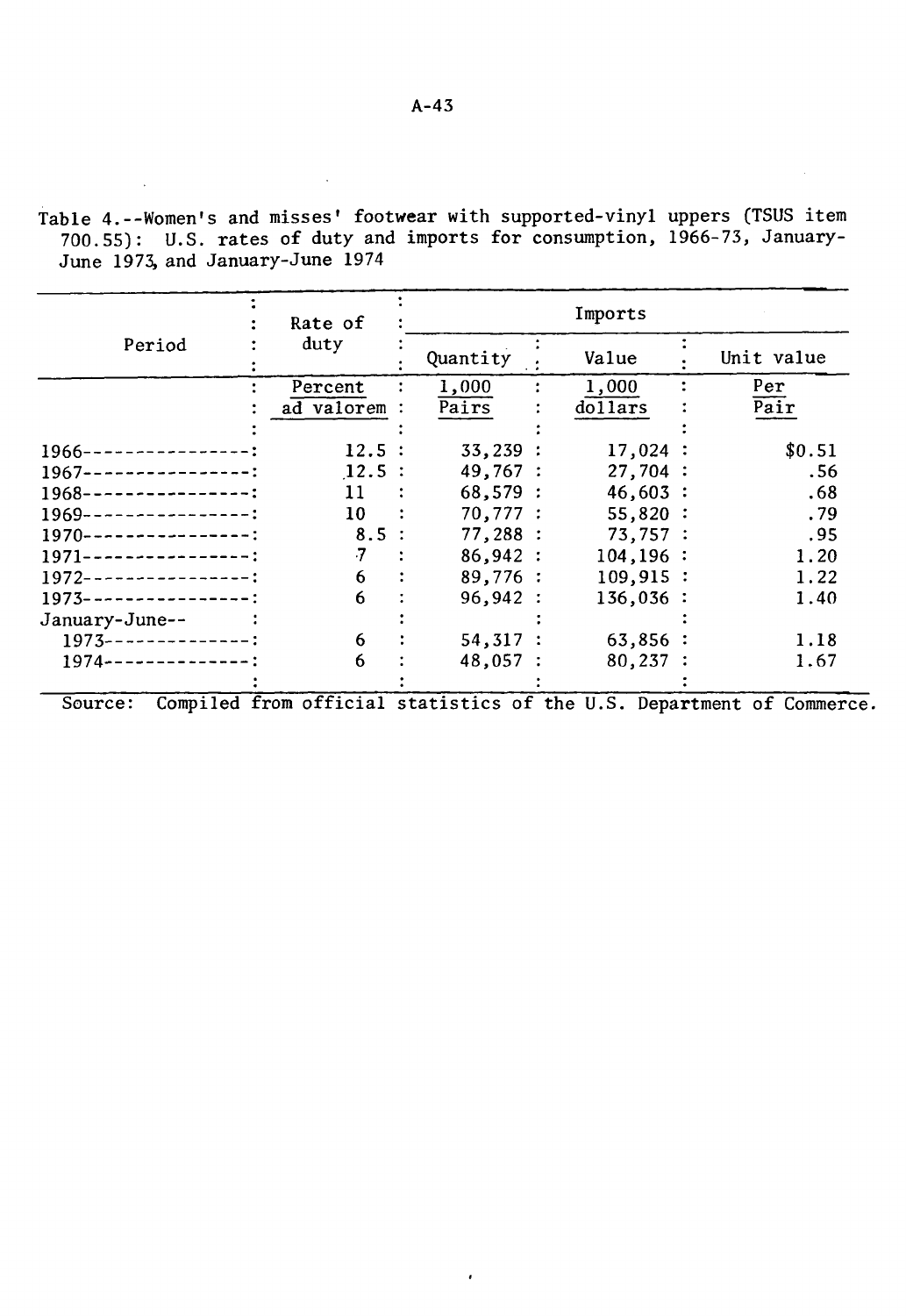| TSUS number                                                                                                  | 1968                                                                                                                                                | 1969                                                                                                                    | 1970                                        | 1971                                              | 1972                                          | 1973                                        | :Jan.-June:Jan.-June<br>1973                                                              | : 1974                                 |  |
|--------------------------------------------------------------------------------------------------------------|-----------------------------------------------------------------------------------------------------------------------------------------------------|-------------------------------------------------------------------------------------------------------------------------|---------------------------------------------|---------------------------------------------------|-----------------------------------------------|---------------------------------------------|-------------------------------------------------------------------------------------------|----------------------------------------|--|
|                                                                                                              |                                                                                                                                                     |                                                                                                                         |                                             | Quantity (1,000 pairs)                            |                                               |                                             |                                                                                           |                                        |  |
| $700.20 -$<br>$700.43-$<br>$700.45 -$<br>-------------<br>$700.55 -$                                         | 1,905:<br>33,914:<br>19,770:<br>68,579:                                                                                                             | 2,459:<br>28,555:<br>27,219:<br>70,777:                                                                                 | 2,398:<br>36,728:<br>34,464:                | 1,604:<br>33,166:<br>44,159:<br>77,288 : 86,942 : | 1,589:<br>25,223:<br>$61,474$ :<br>89,776:    | 1,178:<br>16,691:<br>68,758:<br>96,942:     | 622:<br>12,950:<br>40,731:<br>54,317:                                                     | 277<br>7,457<br>33,209<br>48,057       |  |
| Total--                                                                                                      |                                                                                                                                                     | $124, 168 : 129, 010 : 150, 878 : 165, 871 : 178, 062 : 183, 569 :$<br>$108,620$ :<br>89,000<br>Value $(1,000$ dollars) |                                             |                                                   |                                               |                                             |                                                                                           |                                        |  |
| $700.20 -$<br>$700.43 -$<br>----------<br>$700.45$ ---------------<br>$700.55$ ---------------               | 11,672:<br>50.997:<br>$46,603$ :                                                                                                                    | $15,283$ :<br>44,428 :                                                                                                  | 16,062:<br>59,443:                          | 9,886:<br>68,630:                                 | $9,361$ :<br>$42,014$ :                       | 6,961:<br>29,186:                           | 3,433:<br>22,696:<br>88,079 : 132,565 : 173,597 : 222,369 : 305,648 : 357,794 : 198,593 : | 1,396<br>13,293<br>194,031<br>80,237   |  |
| $Total-----$                                                                                                 | $55,820$ : 73,757 : 104,196 : 109,915 : 136,036 : 63,856 :<br>$197,351 : 248,096 : 322,859 : 405,081 : 466,938 : 529,977 : 288,578 :$<br>Unit value |                                                                                                                         |                                             |                                                   |                                               |                                             |                                                                                           | 288,957                                |  |
| $700.20 -$<br>$700.43$ ----------------<br>$700.45$ ---------------<br>$700.55$ ----------------<br>Average- | \$6.13:<br>1.50:<br>4.46:<br>.68:<br>1.59:                                                                                                          | \$6.22:<br>1.56:<br>4.87:<br>.79:<br>1.92 :                                                                             | \$6.70:<br>1.62 :<br>5.04:<br>.95:<br>2.14: | \$6.16:<br>2.07:<br>5.04 :<br>1.20:<br>2.44:      | \$5.89:<br>1.67:<br>4.97:<br>1.22 :<br>2.62 : | \$5.91:<br>1.75:<br>5.20:<br>1.40:<br>2.89: | \$5.52:<br>1.75:<br>4.88:<br>1.18:<br>2.66:                                               | \$5.04<br>1.78<br>5.84<br>1.67<br>3.25 |  |

#### Table 5.--Nonrubber footwear for women and misses: U.S. imports, by selected TSUS items, 1968-73, January-June 1973, and January-June 1974

Source: Compiled from official statistics of the U.S. Department of Commerce.

.1 ~

 $\sim$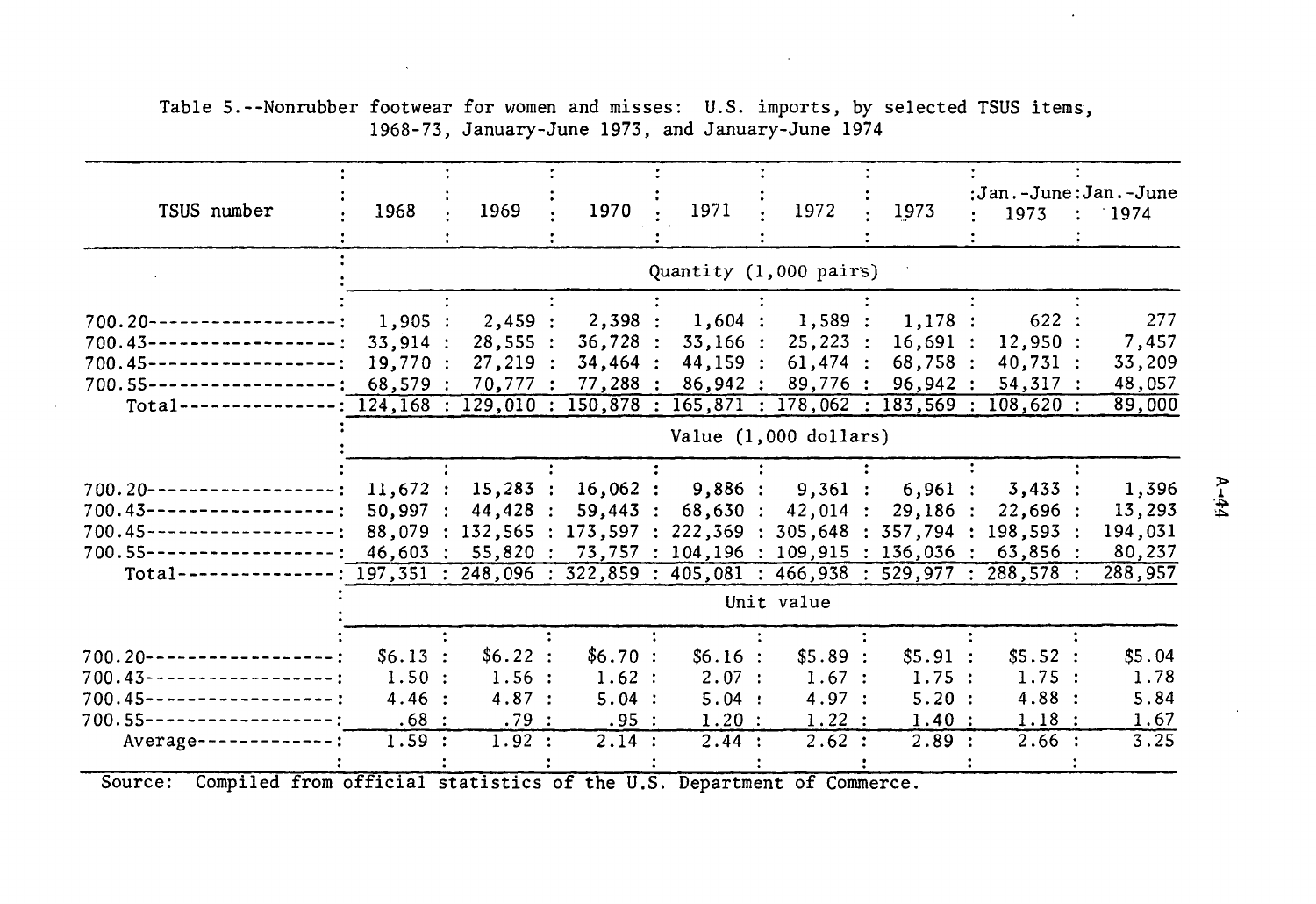#### APPENDIX B

 $\sim 10^{-1}$ 

 $\sim 10$ 

 $\sim 10$ 

 $\mathcal{A}$ 

 $\overline{\phantom{a}}$ 

 $\sim 10^{11}$ 

 $\sim$   $\sim$ 

#### NEWSPAPER ARTICLES RELATING TO WEISS-LAWRENCE, INC.

 $\mathcal{L}(\mathcal{L})$  .

 $\mathcal{L}^{\text{max}}_{\text{max}}$  and  $\mathcal{L}^{\text{max}}_{\text{max}}$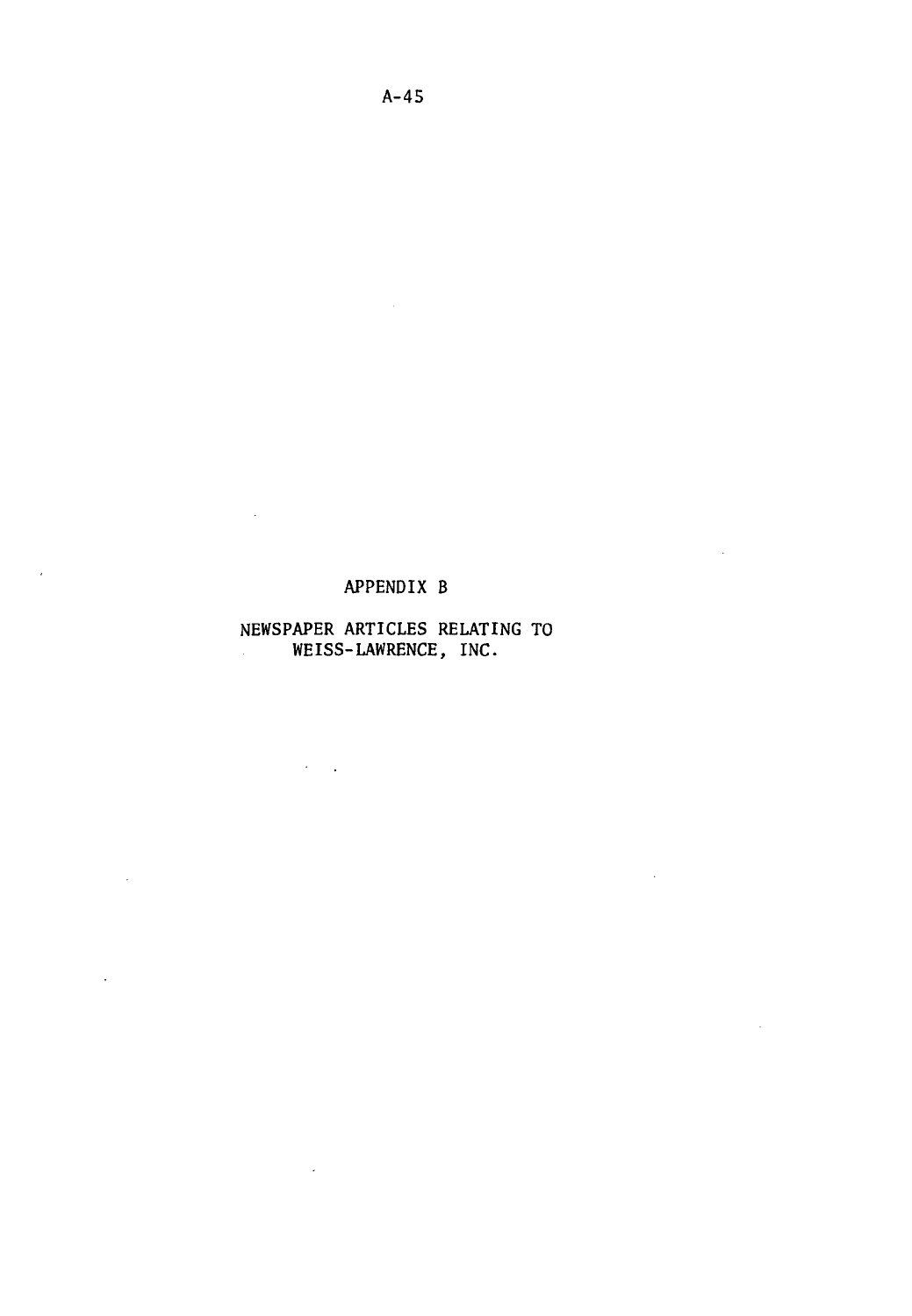Faustus Daily Democrat-- Dover, N.H., Wednesday, Aug. 14, 1974

Sunday, Aug. 18, 1974

# Weiss-Lawrence **To Close Doors**

#### By MARGARET WARNER

 $DOVER - An owner of the$ Weiss-Lawrence Shoe Company said this morning his company intends to "phase out" factory operations at its Sixth Street plant within the next week to tea days.

Ted Weiss said the company expects to relocate to its Park Street facility after a "breathing spell of three or four months.''

Weiss attributed the phasing-out to economic hardship suffered by the company in the face of foreign sboe imports and shortages of supplies.

Weiss· said the company hopes to resume production at the "more compact Park Street facility if conditions.

#### warrantit."

"It depends on supplies and on whether this comitry linposes additional tarifffs so do. mestic shoe manufacturerf can survive." said Weiss.

He said he was not aware of any specific tariff legislation pending before Congress.

The plant on Sixth Street 44. one time employed 500 to 600 people. Weiss said. Presently the company has 100 or BO working there, all to  $\phi$ . 'phased out" shortly.

The Park Street facility would begin production with and perhaps grow to employ.<br>
190.<br>
Weiss said his company.<br>
hopes to lease its Sixth Street:

plant as warehouse space.  $\cdot$   $\cdot$   $\cdot$ 

# Weiss-Lawrence **About To Close?**

DOVER. - Rumer has it that Weiss-Lawrence Shoe Co. 111 doting. · *:* 

factories in the Dover area,<br>
employing hundreds of people, Once one of the major shoe employing numerous or people;<br>
1 the Welss-Lawrence plant on<br>
1 Sixth Street is now almost<br>
entry.<br>
A recent candidate's cam-<br>
pulse tour through the plant at<br>
mid-morning found only 00

workers scattered over three floors, where space indicates<br>work room for over 300.

Sources said employees at the plant have been told to look around for other work.

A Sixth Street merchant said the namber of people coming to work at the plant<br>each morning has dropped<br>drastically in recent months.

That same merchant said the interior of the plant has been allowed to deteriorate.

"You used to be able to eat off the floors in that place," he<br>shid. "Now it's a mess."

Charlie Lawrence, co-own-<br>er of the plant, refused to answer repeated telephone calls this morning and either sub-1tantiate or deny the closing<br>
rainor.<br>
Co-owner Ted Welss was

also aaavallable for eommeat.

A Department of Employment Security spokesman said his effice was net authorized to disclose how many former Weiss-Lawrence employees bad come to that effice in search of work.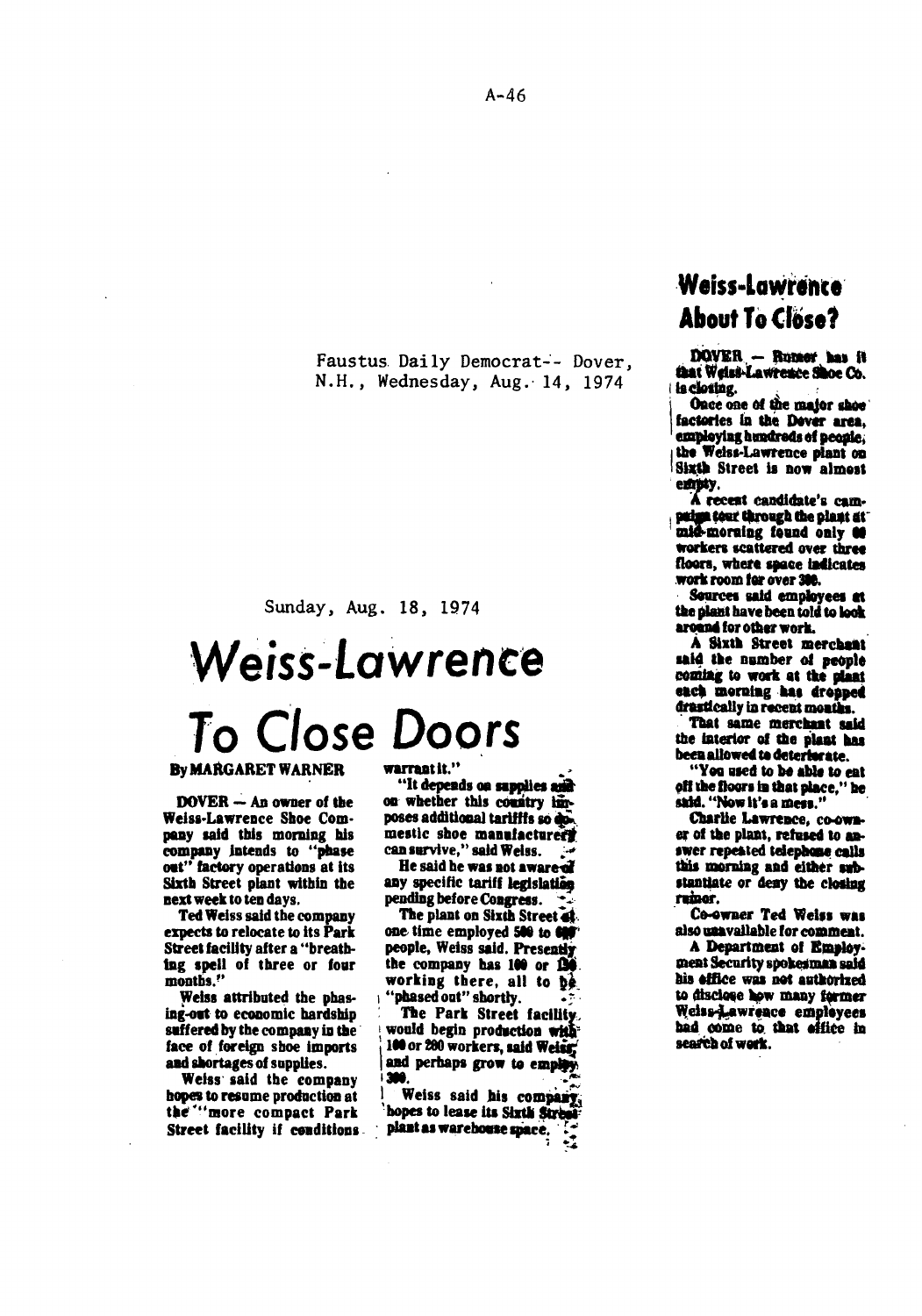Boston American--Sunday, Aug. 18, 1974

# $Shoe$  Plants Close in NH

 $DOVER$ , N.H.  $(AP)$  - The Weiss-Lawrence Shoe Co. has announced it will close its two plants in Dover within the nexl ten days, one permanently and one temporarily.

Ted Weiss, a co-owner, said the sixth street plant, where fewer than 150 workers are now employed, will remain closed. But he said he plans to resume operations at the Park Street plant within four months.

Weiss said from 100 to 200 workers will initially be employed at the Park Street plant, but he added the number ·could grow to 300.

The shoe manufacturer blamed. foreign imports and a shortage of sup· plies for the closing of the Sixth Street. facility. which at one time had from 500 to 600 workers.

Footwear News--Monday, Sept, 2, 1974

# Weiss-Lawrence closes two plants

rence'Shoe Co. has closed its two factories here, but may reopen one factories here, but may reopen one spring and early fall, and employ of them in late November or early initially about 100 150 workers. He

manufacturer finished up produc-<br>high due all and hold affile tool level of 300 workers. tion Aug. 23, and laid off its  $100$  even on a workers.<br> **employes.** "At present, when retail and the peak period in 1972, the Charles Lawrence, vice-president, ween, the lactory employed for tool.<br>told FN.

· Lawrence said that the firm · XI petition, Dec. 7, 1973.

DOVER. N.H.  $-$  Weiss-Law- plans to reopen one plant in the late  $\frac{1}{2}$  are Shoe Co. has closed its two fall to produce a new line for late of them in late November or early initially about 100 150 workers. He<br>December. would not elaborate on what the would not elaborate on what the new line would be, but said that The women's and misses' shoe new line would be, but said that  $\frac{1}{2}$  eventually the firm hopes to reach a

business is so bad, and with foreign company employed 625 workers,<br>business is so bad, and with foreign and produced over 10,000 pairs a<sup>3</sup><br>competition, we can't keep produc- day. When production ceased last,<br>tion up enou  $\hat{\mathbf{w}}$ eek, the factory employed 100.

Weiss Lawrence filed a Chapter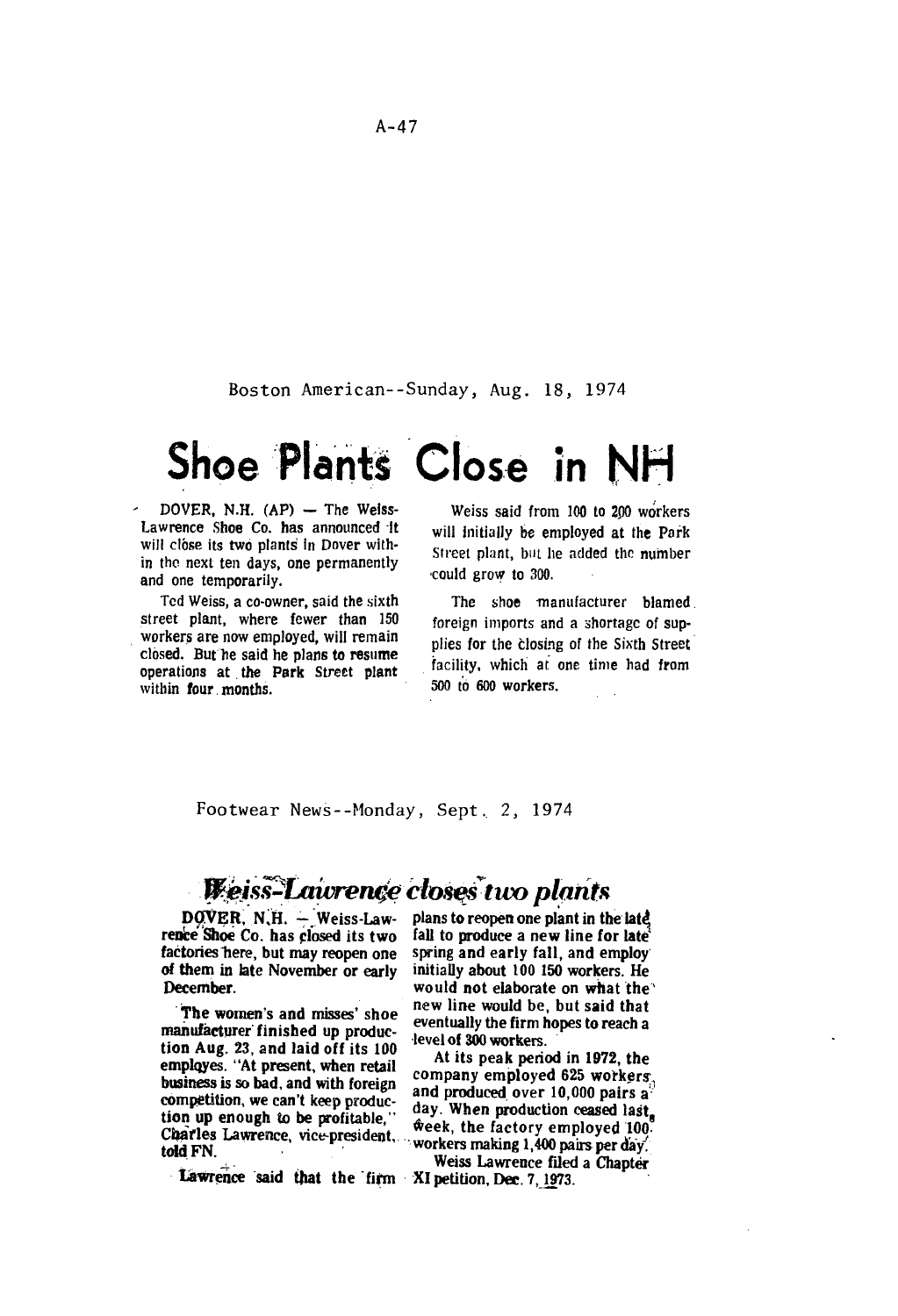### APPENDIX C

 $\mathcal{L}^{\text{max}}_{\text{max}}$  and  $\mathcal{L}^{\text{max}}_{\text{max}}$ 

 $\sim 10^{-11}$ 

#### ARRANGEMENTS SUBMITTED FOR CONFIRMATION BY THE BANKRUPTCY COURT UNDER CHAPTER XI

 $\bar{t}$ 

 $\mathcal{L}^{\text{max}}_{\text{max}}$ 

 $\sim 10^{-11}$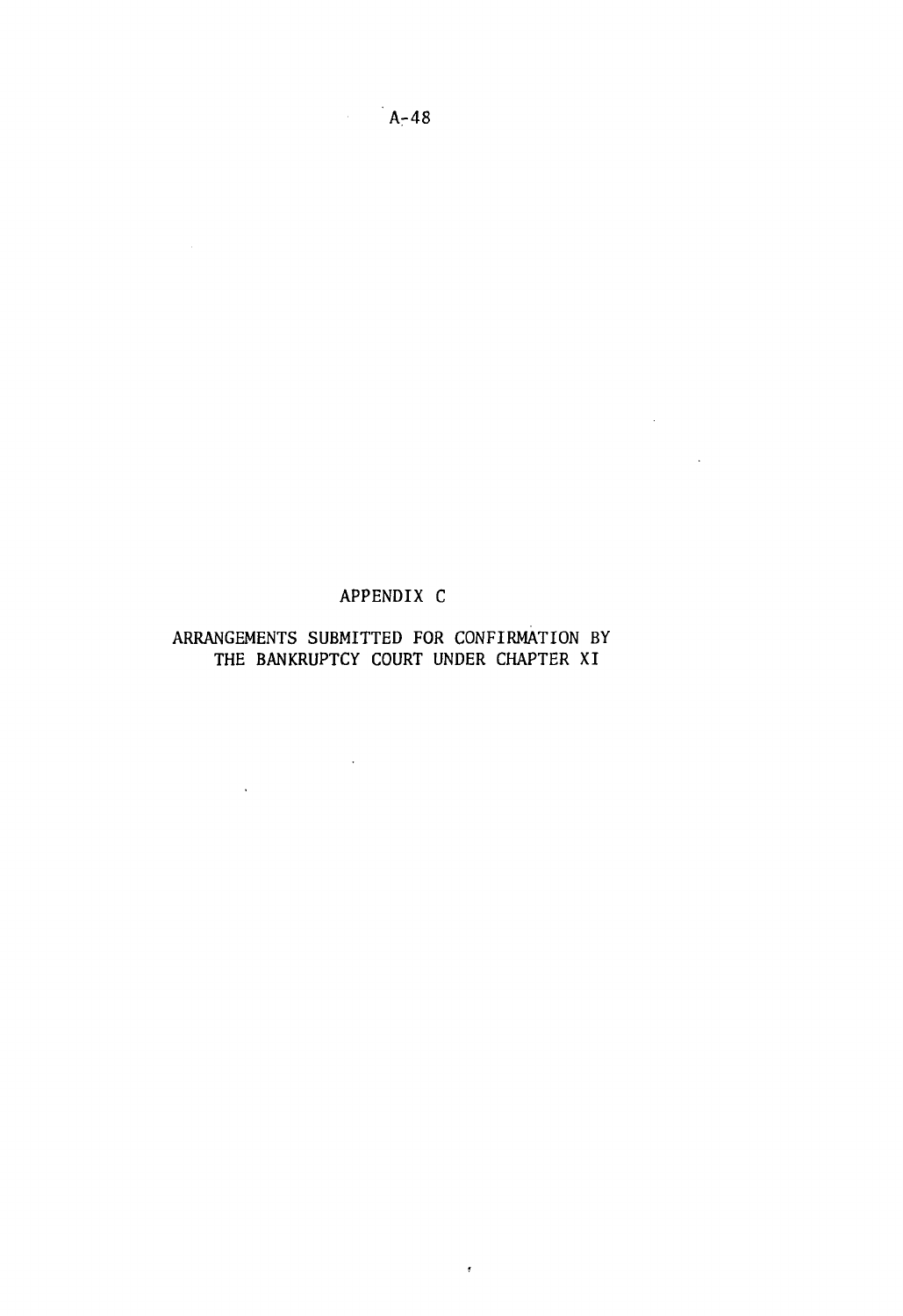\* \* \* \* \* \*

 $\hat{\boldsymbol{\theta}}$ 

 $\ddot{\phantom{a}}$